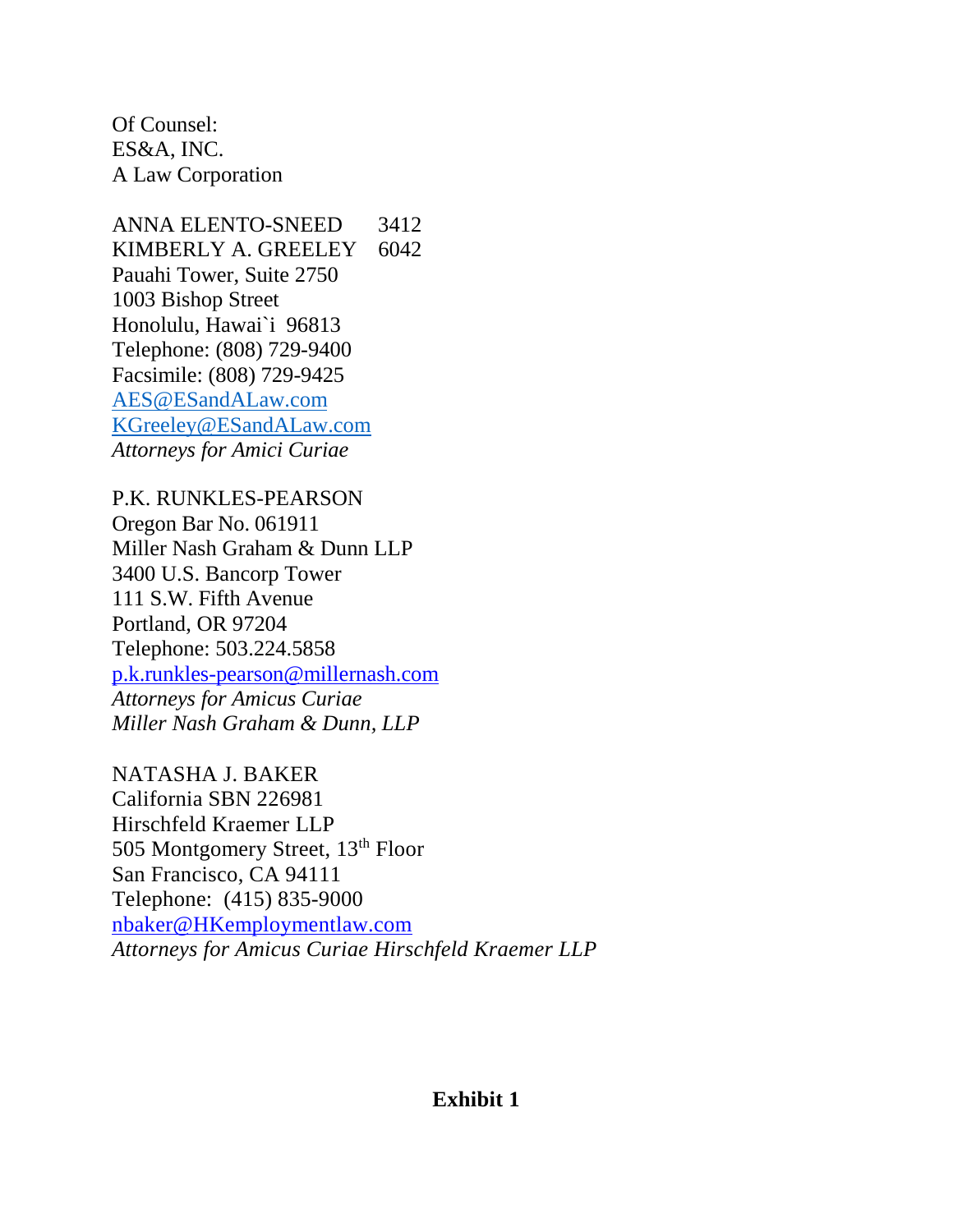ALISON M. HAMER California SBN 258281 Hirschfeld Kraemer LLP 233 Wilshire Boulevard, Suite 600 Santa Monica, CA 90401 [ahamer@hkemploymentlaw.com](mailto:ahamer@hkemploymentlaw.com) *Attorneys for Amicus Curiae Hirschfeld Kraemer LLP*

MARY ELLEN SIMONSON Arizona SBN 009298 Lewis Roca Rothgerber Christie LLP 201 East Washington Street, Suite 1200 Phoenix, AZ 85004 [msimonson@lrrc.com](mailto:msimonson@lrrc.com) *Attorneys for Amicus Curiae Lewis Roca Rothgerber Christie LLP*

# IN THE UNITED STATES DISTRICT COURT

# FOR THE DISTRICT OF HAWAII

# STATE OF HAWAI'I and ISMAIL ELSHIKH,

Civil Action No.: 1:17-cv-00050- DKW-KSC

Plaintiffs,

v.

DONALD J. TRUMP, in his official capacity as President of the United States; U.S. DEPARTMENT OF HOMELAND SECURITY; JOHN F. KELLY, in his official capacity as Secretary of Homeland Security; U.S. DEPARTMENT OF STATE; REX TILLERSON, in his official capacity as Secretary of State; and the UNITED STATES OF AMERICA,

**BRIEF OF PARTICIPATING LAW FIRMS OF THE EMPLOYMENT LAW ALLIANCE IN SUPPORT OF PLAINTIFFS**

Defendants.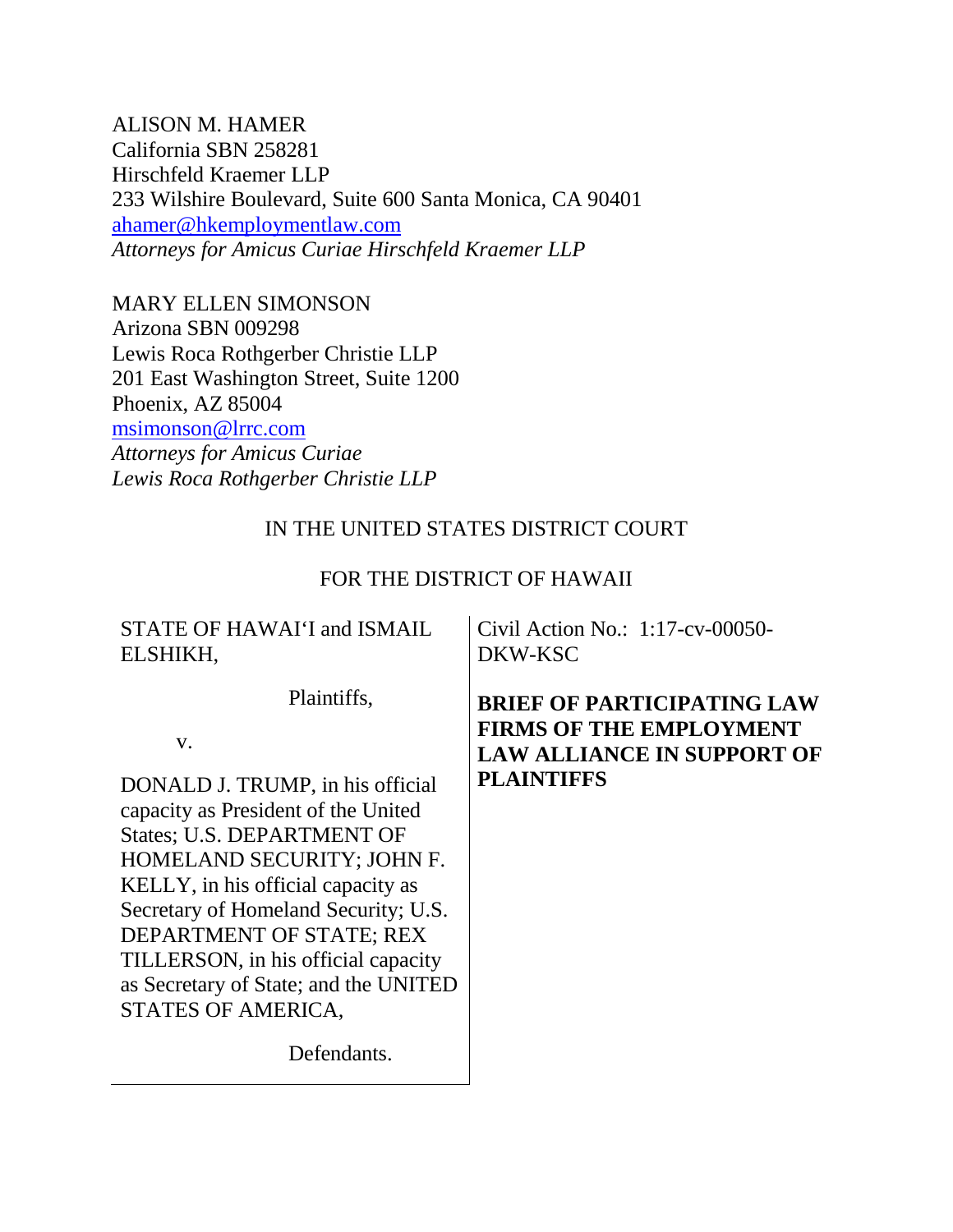# TABLE OF CONTENTS

| $\mathbf{I}$ . |                                                                                                                          |    |                                                              |  |
|----------------|--------------------------------------------------------------------------------------------------------------------------|----|--------------------------------------------------------------|--|
| II.            | The Haphazard Implementation of the Executive Orders Created<br>A.<br>Unprecedented Chaos and Uncertainty for Employers4 |    |                                                              |  |
|                |                                                                                                                          |    |                                                              |  |
|                |                                                                                                                          | 1. |                                                              |  |
|                |                                                                                                                          | 2. |                                                              |  |
|                | <b>B.</b>                                                                                                                |    |                                                              |  |
|                |                                                                                                                          | 1. | The Sudden, Chaotic Impact of the Order Harmed Many          |  |
|                |                                                                                                                          | 2. | Uncertainty About the Order is Hindering Business Travel and |  |
|                |                                                                                                                          | 3. |                                                              |  |
|                | C.                                                                                                                       |    | The Orders Have Harmed and Will Continue to Harm U.S.        |  |
| III.           |                                                                                                                          |    |                                                              |  |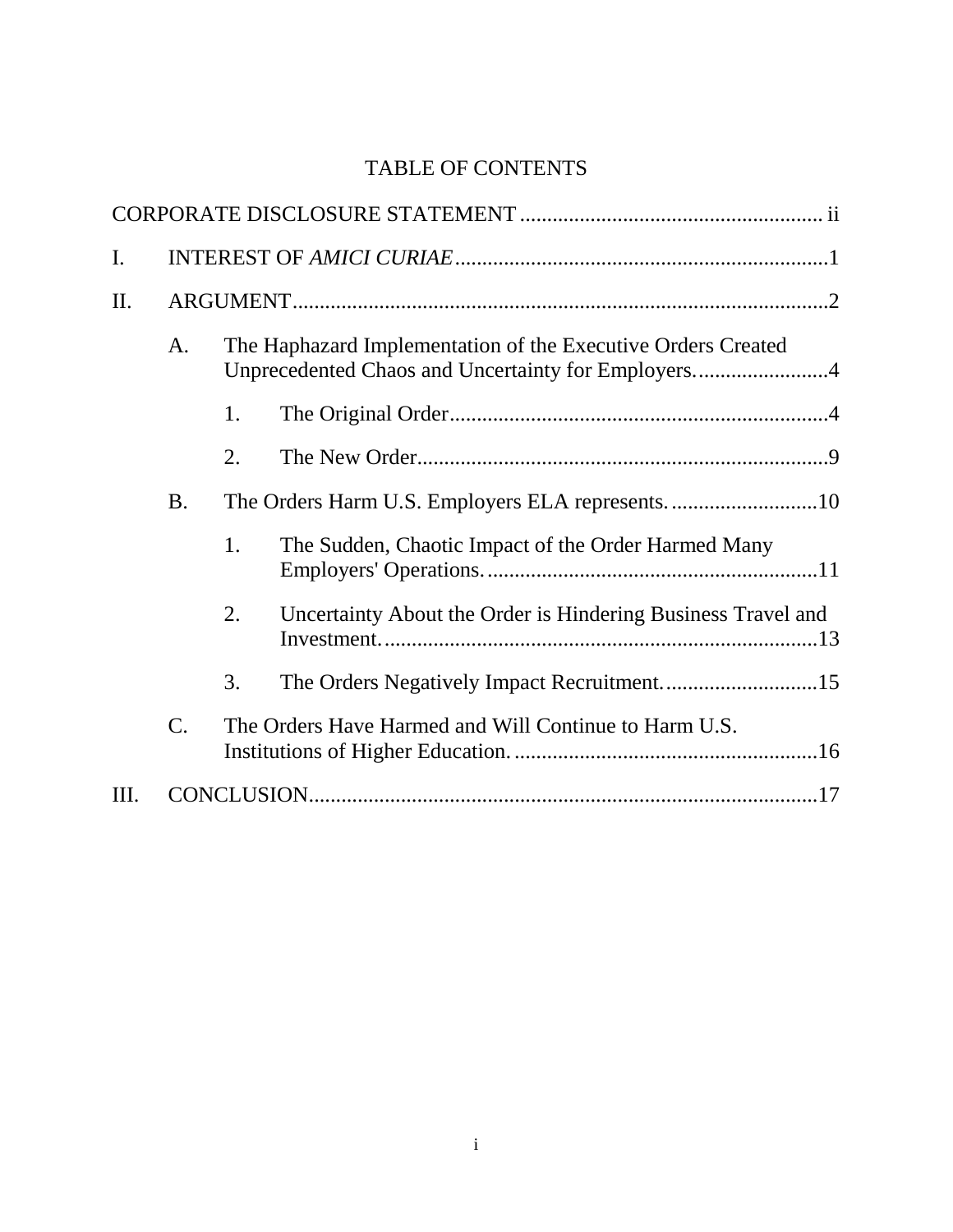#### **CORPORATE DISCLOSURE STATEMENT**

Pursuant to Rule 26.1(a) of the Federal Rules of Appellate Procedure, Amici state as follows:

Dinse, Knapp & McAndrew PC has no parent corporation and no publicly held corporation owns 10% or more of its stock

Fortney & Scott, LLC has no parent corporation and no publicly held corporation owns 10% or more of its stock

Hirschfeld Kraemer, LLP has no parent corporation and no publicly held corporation owns 10% or more of its stock.

Lewis Roca Rothgerber Christie LLP has no parent corporation and no publicly held corporation owns 10% or more of its stock.

Miller Nash Graham & Dunn LLP has no parent corporation and no publicly held corporation owns 10% or more of its stock.

Partridge, Snow & Hahn LLP has no parent corporation and no publicly held corporation owns 10% or more of its stock.

Shawe Rosenthal LLP has no parent corporation and no publicly held corporation owns 10% or more of its stock.

Tueth, Keeney, Cooper, Mohan, & Jackstadt, P.C. has no parent corporation and no publicly held corporation owns 10% or more of its stock.

ii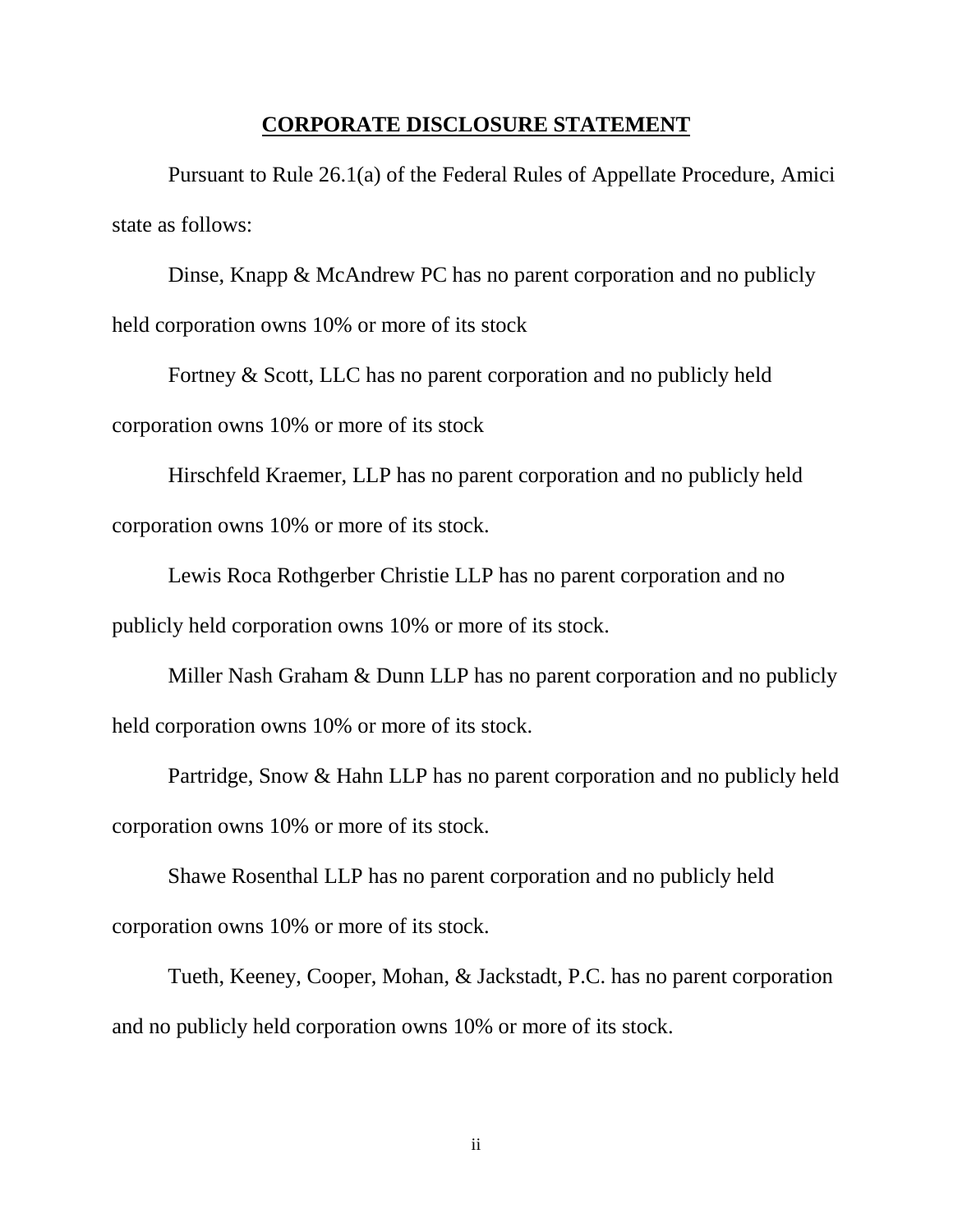Pursuant to Federal Rule of Appellate Procedure 29(c), Amici state that no party or person other than Amici authored or contributed funding for this brief.

Respectfully submitted this 11th day of March, 2017.

/s/ Anna Elento-Sneed ANNA ELENTO-SNEED KIMBERLY A. GREELEY *Attorneys for Amici Curiae*

/s/ P.K. Runkles-Pearson P.K. RUNKLES-PEARSON *Attorneys for Amicus Curiae Miller Nash Graham & Dunn, LLP*

/s/ Natasha J. Baker NATASHA J. BAKER *Attorneys for Amicus Curiae Hirschfeld Kraemer LLP*

/s/ Alison M. Hamer ALISON M. HAMER *Attorneys for Amicus Curiae Hirschfeld Kraemer LLP*

/s/ Mary Ellen Simonson MARY ELLEN SIMONSON *Attorneys for Amicus Curiae Lewis Roca Rothgerber Christie LLP*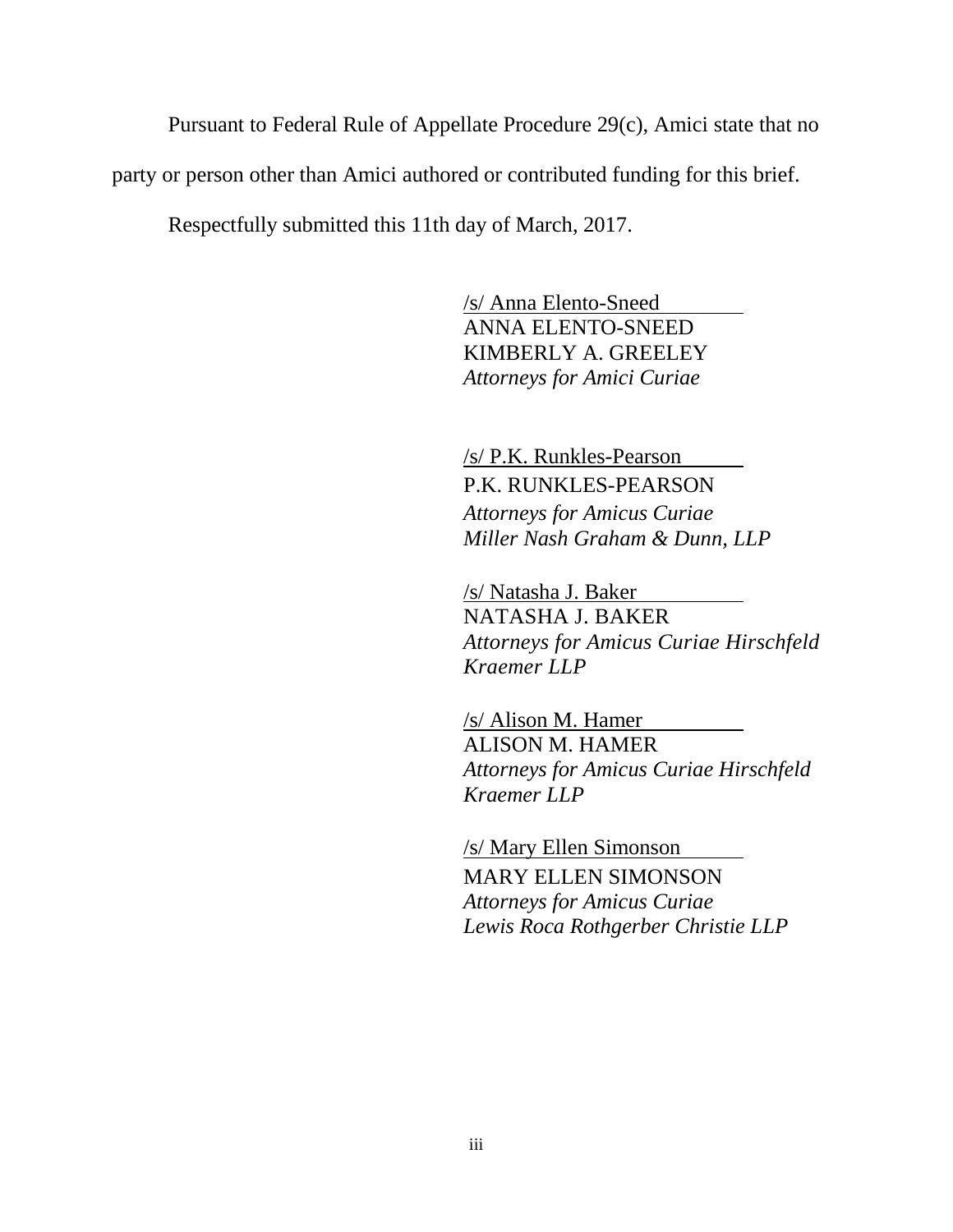# **BRIEF OF PARTICIPATING LAW FIRMS OF THE EMPLOYMENT LAW ALLIANCE IN SUPPORT OF PLAINTIFFS**

## <span id="page-5-0"></span>**I. INTEREST OF AMICI CURIAE**

The Employment Law Alliance ("ELA") is an integrated global practice network whose independent law firm members are well-known and well-respected for their employment and labor law practices. With more than 3,000 lawyers across more than 120 countries, all 50 U.S. states, and every Canadian province, the ELA is the world's largest such network. The following U.S. law firm members of the ELA, each of which has significant expertise in employmentrelated matters, hereby submit this brief:

> Dinse, Knapp & McAndrew PC; Fortney & Scott, LLC; Hirschfeld Kraemer, LLP; Lewis Roca Rothgerber Christie LLP; Miller Nash Graham & Dunn LLP; Partridge, Snow & Hahn LLP; Shawe Rosenthal LLP; and Tueth, Keeney, Cooper, Mohan, & Jackstadt, P.C.

(hereinafter the "Participating Members of the ELA" or "*Amici*").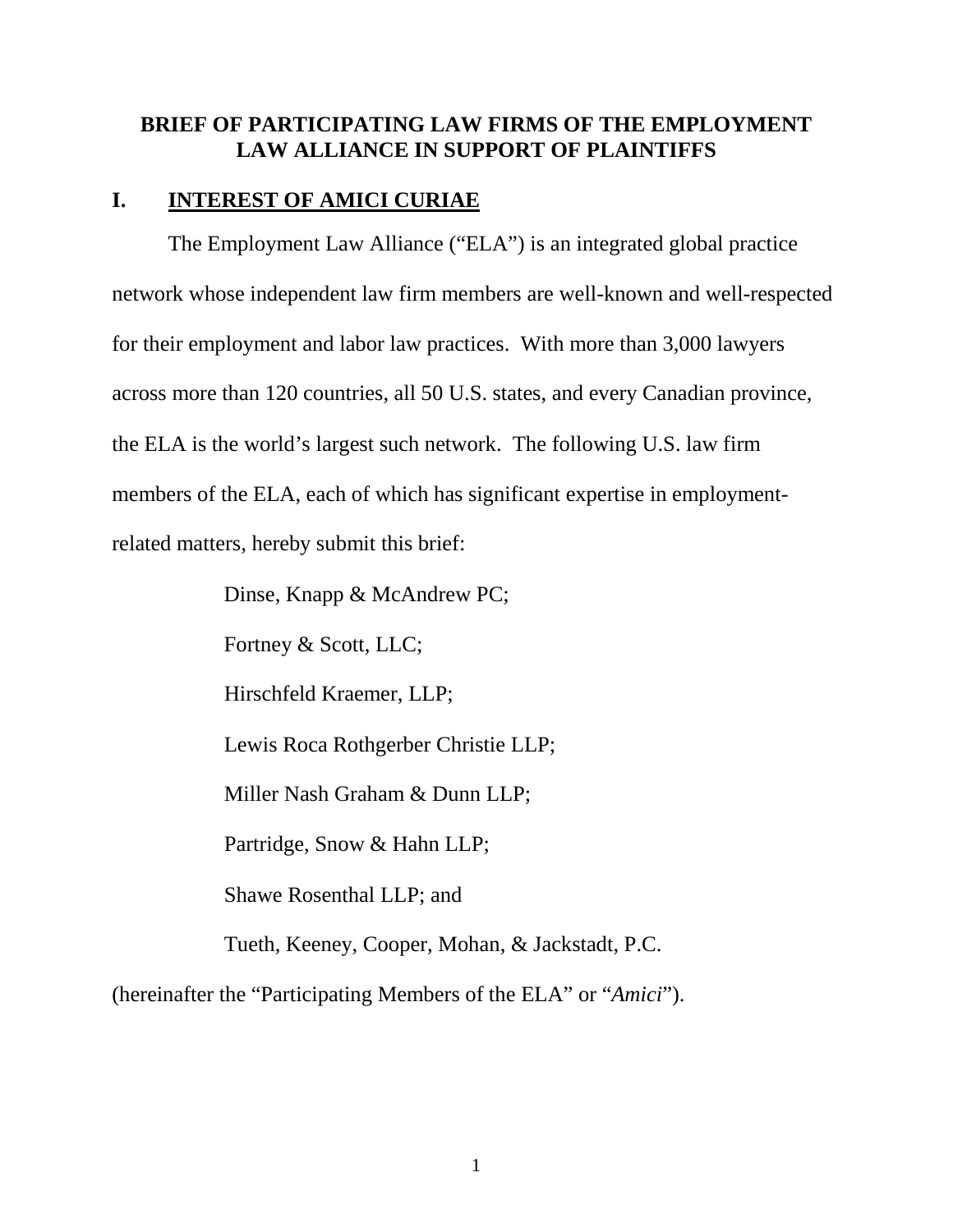Collectively, ELA member law firms represent hundreds of U.S.-based employers that have been, and would continue to be, adversely impacted by the Executive Order Protecting the Nation from Foreign Terrorist Entry into the United States, issued on January 27, 2017, and on March 6, 2017 (collectively, the "Orders"). Many of the ELA member law firms represent employers that are institutions of higher education. The Orders also adversely affect the educational and financial interests of these educational institutions.

*Amici* submit this brief to provide examples of how the Orders adversely affect the ability of their member clients to do business and fulfill their educational missions.

## <span id="page-6-0"></span>**II. ARGUMENT**

On Friday, January 27, 2017, President Trump signed an "Executive Order Protecting the Nation from Foreign Terrorist Entry into the United States"(the "Order" or the "original Order"). Executive Order No. 13769, 82 Fed. Reg. 8977 (January 27, 2017). On March 6, 2017, President Trump issued the new Executive Order, entitled "Protecting the Nation From Foreign Terrorist Entry into the United States" (the "Order" or the "new Order"), replacing the original Order (the original Order and new Order are collectively referred to as "the Orders"). Executive Order No. 13780, 82 Fed. Reg. 13209 (March 9, 2017). The new Order, similar to the original Order, bars people from six foreign countries ("EO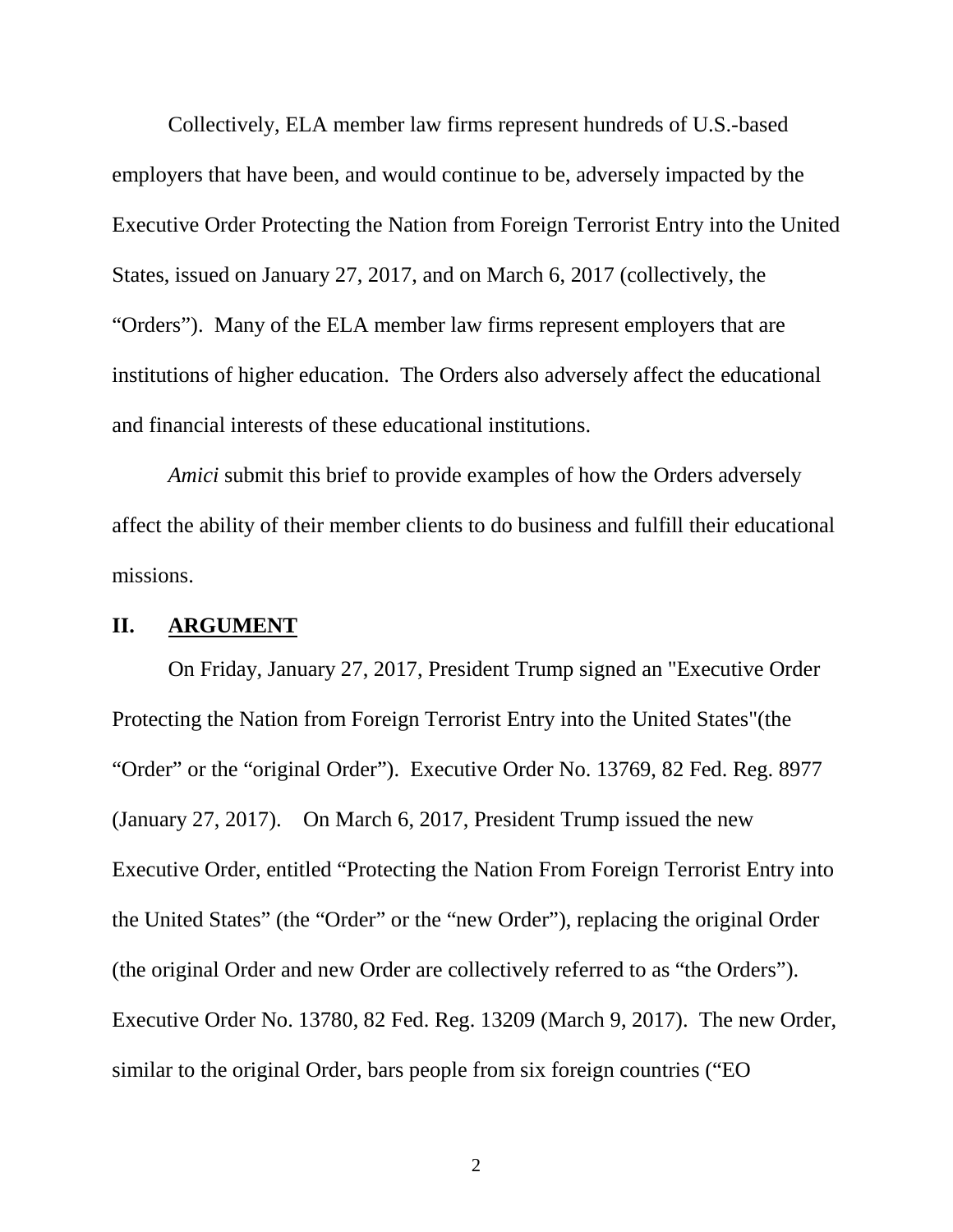Countries") from entering the United States for an initial period of 90 days with the potential for an indefinite ban. These people include employees, students, affiliates, and contractors of U.S. employers that ELA members represent.

The Orders and their implementation have caused – and, unless this court upholds the district court's decision, will continue to cause – harmful financial and operational consequences to ELA member clients. Although the new Order allows lawful permanent residents ("green card holders") and those with valid nonimmigrant visas to enter the country, the new Order still prevents those employees, students, affiliates, and contractors who do not possess current valid visas, and who pose absolutely no security risk, from entering the United States, some of whom may be separated from their families and homes potentially indefinitely. For those reasons, the Orders hamper travel for ordinary and legitimate travelers on business for and related to ELA member clients.

Even if such employees and contractors are eventually admitted, many have been subjected to lengthy investigation and questioning by Department of Homeland Security ("DHS") officers and detained upon arrival for, sometimes, several hours. These investigations often include searches of cell phones and social media accounts, inquiries into religious practices and beliefs, extensive interrogation of personal residence and travel histories and other subjects. The investigations and detentions may separate families of business travelers, including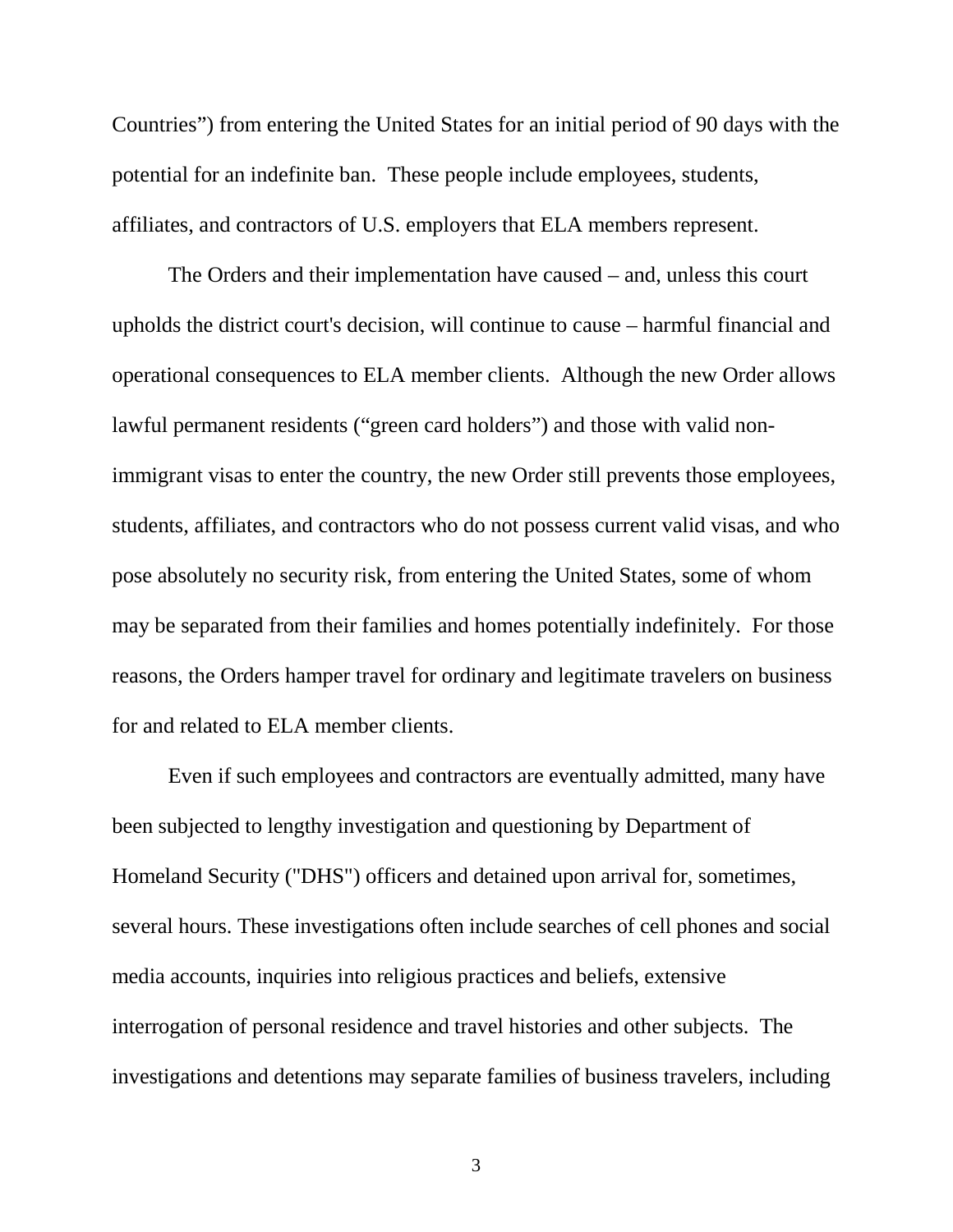young children. This is not only personally frightening, it also severely disrupts work, study, and business of the travelers and their ELA-represented institutions.

These concerns are causing employers to suspend travel for vulnerable employees and advise vulnerable students not to travel. This, of course, causes further disruption to their business efforts and relationships.

Such disruption – should it be allowed to continue – would inevitably and irreparably erode business opportunities for U.S. employers. Employers may lose valuable employees, students, affiliates, and contractors who – precisely because of their skills, talents, education, experience, foreign origin, knowledge of language, culture and business practices, and special relationships – are uniquely able to advance employers' interests in and connections to the EO Countries.

## <span id="page-8-0"></span>**A. The Haphazard Implementation of the Executive Orders Created Unprecedented Chaos and Uncertainty for Employers.**

#### **1. The Original Order**

<span id="page-8-1"></span>The original Order took effect on January 27, 2017. In the week after implementation, and before the Western District of Washington enjoined enforcement of various sections of the original Order in its February 3, 2017 Temporary Restraining Order, the scope and effect of the original Order remained fluid, and the federal government implemented it in an inconsistent and contradictory manner.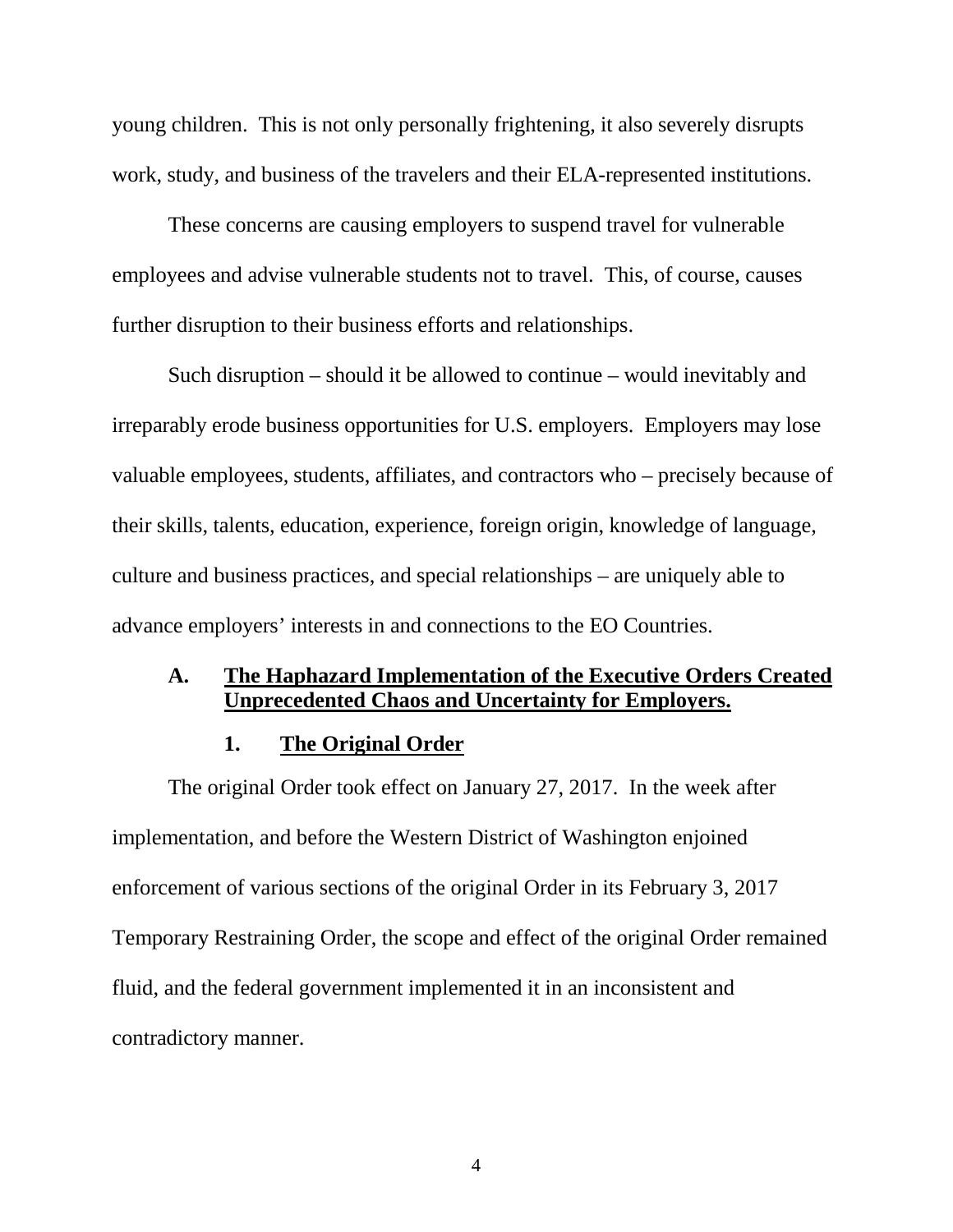*Amici* address the shifting interpretation of the original Order here because it contributes directly to the sense of unpredictability they face. While every new law or regulation is subject to interpretation, the inconsistencies and contradictions associated with the Orders are truly unprecedented in our experience. The changes whipsawed back and forth with life-changing consequences for the affected employees and students each time. As we describe more fully in Sections B and C, the resulting climate stunts the growth, and disrupts the orderly administration of the business and educational enterprises that *Amici* represent.

For example, the Department of State ("DOS") and DHS applied the original Order inconsistently to lawful permanent residents from the affected countries. By its plain language, the original Order purported to bar immigrants and nonimmigrants – including lawful permanent residents and other long-time U.S. residents  $-$  from entering the United States.<sup>[1](#page-9-0)</sup> The same day the original Order was issued, Edward J. Ramatowski, Deputy Assistant Secretary of the Bureau of

 $\overline{a}$ 

<span id="page-9-0"></span><sup>&</sup>quot;Immigrants" include individuals lawfully admitted for permanent residence, often referred to as LPRs or green card holders. LPRs have been "accorded the privilege of residing permanently in the United States ... in accordance with immigration laws," *see* 8 U.S.C. § 1101(a)(20), and they often reside in, work, and raise their families in the United States over period of many years. LPRs are also eligible to apply for U.S. citizenship after a specified period of time, typically five years. "Nonimmigrants" include visitors, individuals with student visas (F, J, or M visas), highly-skilled workers (H-1Bs), intracompany transferees (L-1As and L-1Bs), and numerous other temporary classifications (Os, TNs, etc.). *See* 8 U.S.C. § 1101(a)(15)(A)-(V).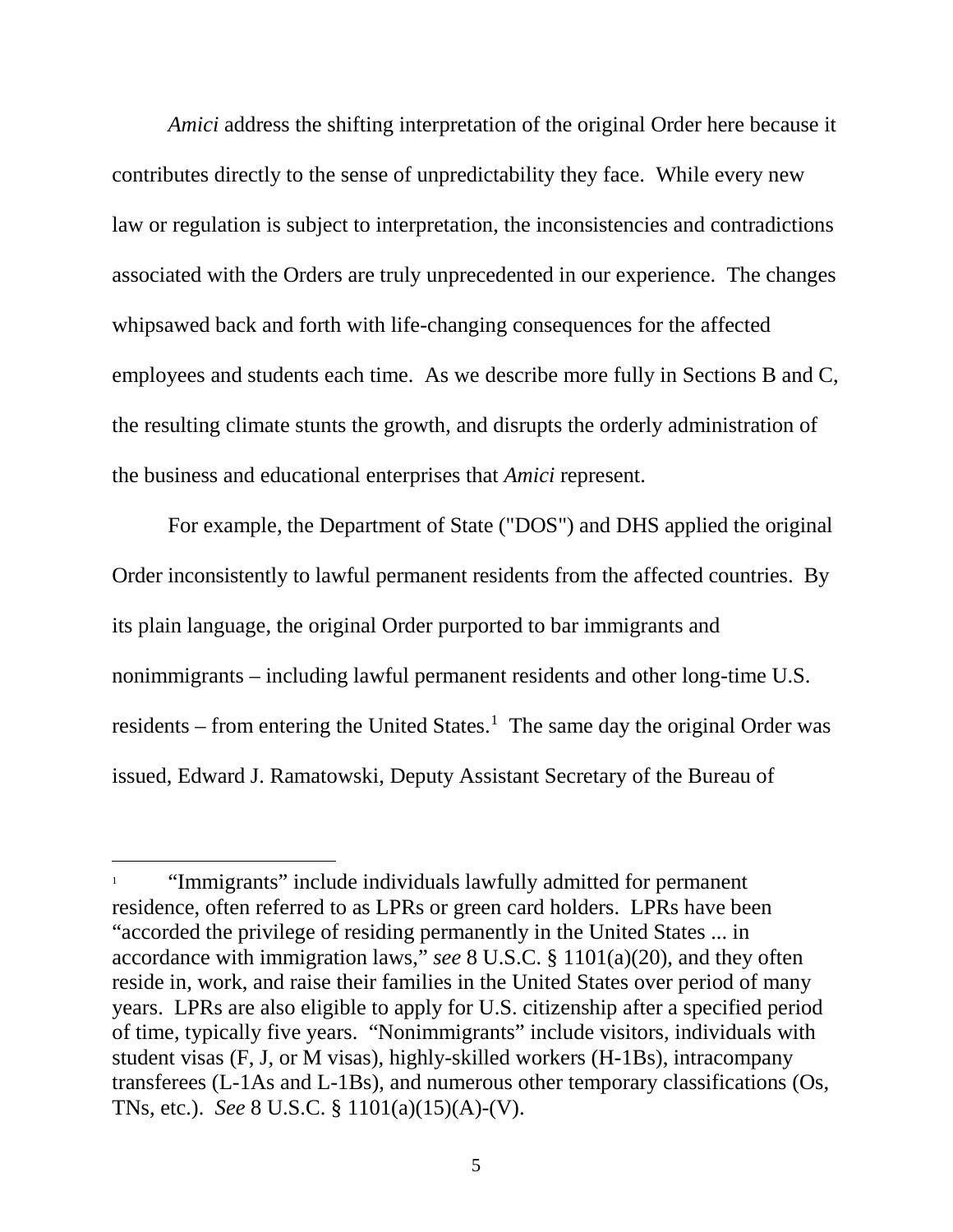Consular Affairs for DOS, provisionally revoked all valid nonimmigrant and immigrant visas of nationals of the EO Countries, except certain specified diplomatic visas, and visas of foreign nationals granted the national interest exception under Section  $3(g)$  of the original Order. The DOS estimated that this provisional revocation impacted 60,000 people, while the Department of Justice estimated the impact at 100,000. The provisional revocation of these visas renders the affected individuals potentially deportable.

Even long-term permanent residents of the U.S. were denied return to the U.S. upon the signing of the original Order if they had been born in EO Countries. But on January 29, 2017, two days after the Order was signed, John Kelly, the Secretary of DHS, stated that the entry of lawful permanent residents would be deemed to be in the national interest and that "absent the receipt of significant derogatory information indicating a serious threat to public safety and welfare, permanent resident status will be a dispositive factor in [the agency's] case-by-case determinations." That guidance was welcome, but because it addressed an entire category of people at once, it contradicted the original Order's statement that determinations would be made on a case-by-case basis.[2](#page-10-0) That guidance could be

 $\ddot{\phantom{a}}$ 

<span id="page-10-0"></span>The Order provides a highly discretionary exception, stating that "the Secretaries of State and Homeland Security may, on a case-by-case basis, and when in the national interest, issue visas or other immigration benefits to nationals of countries for which visas and benefits are otherwise blocked." *See* Order, § 3(g).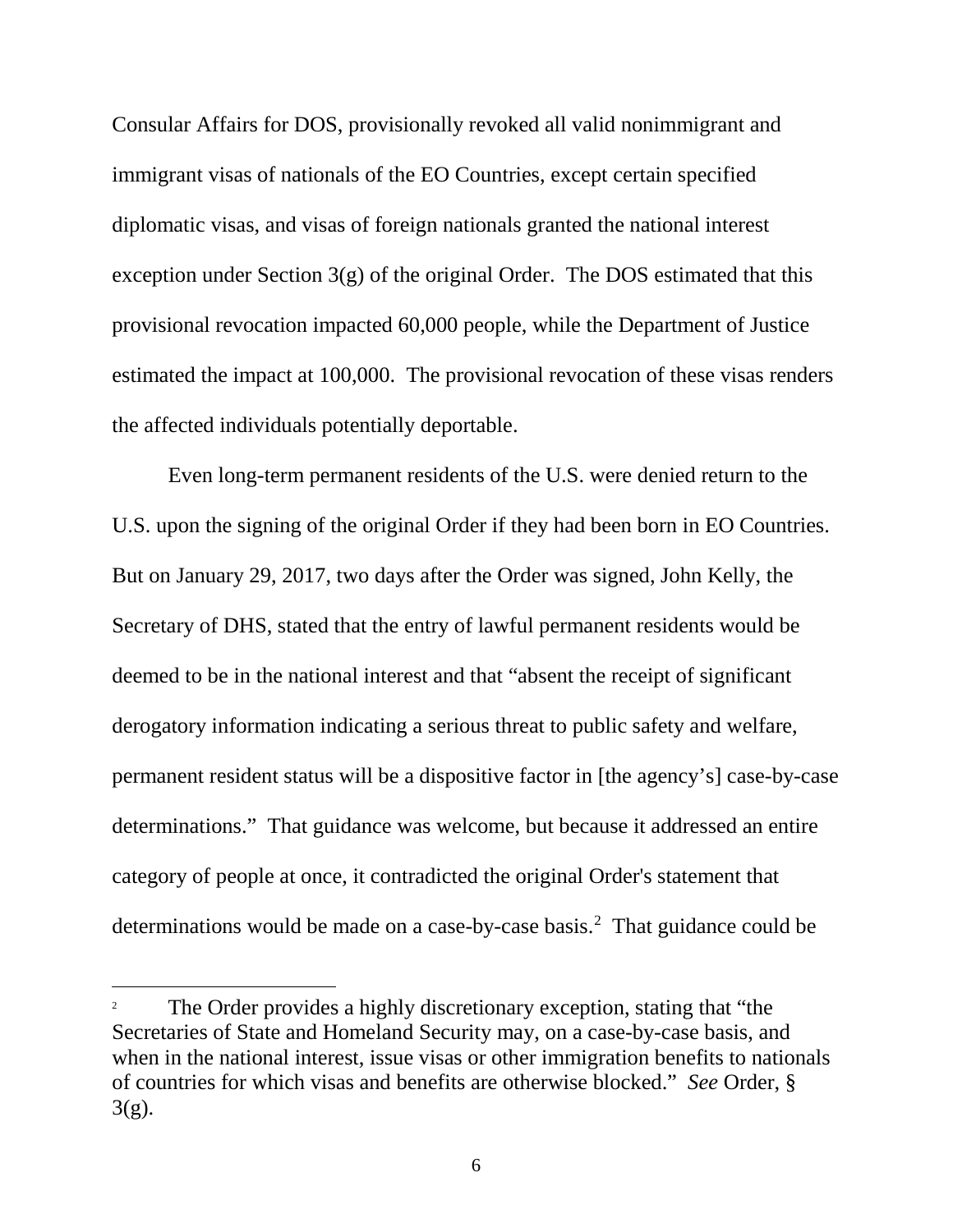changed at any time, and there still is no guidance regarding how to apply or qualify for a case-by-case waiver or exemption.

On January 31, 2017, Secretary Kelly and other leaders from DHS spoke at a news conference about how DHS and the DOS were implementing the Order. Kevin McAleenan, Acting Commissioner of U.S. Customs and Border Protection ("CBP"), part of DHS, addressed dual nationals (*i.e.*, individuals who are nationals of both an EO Country and another country), stating that "[t]ravelers will be assessed at our border based on the passport they present." In other words, foreign nationals from one of the EO Countries would still be able to enter the United States if they present a valid passport from a non-EO Country.

But on or about February 1, 2017, DOS announced on its website that it had "temporarily stopped scheduling appointments and halted processing of immigrant visa applications for individuals who are nationals or dual nationals" of the EO Countries. The announcement further stated that all interviews scheduled for these applicants in February, 2017, had been cancelled. This directly contradicted the January 31 statements that dual nationals would not be affected.

The same day, on January 31, 2017, CBP also published additional information relating to the Order in a "question and answer" format on its website, stating that "USCIS will continue to adjudicate N-400 applications for naturalization and administer the oath of citizenship consistent with prior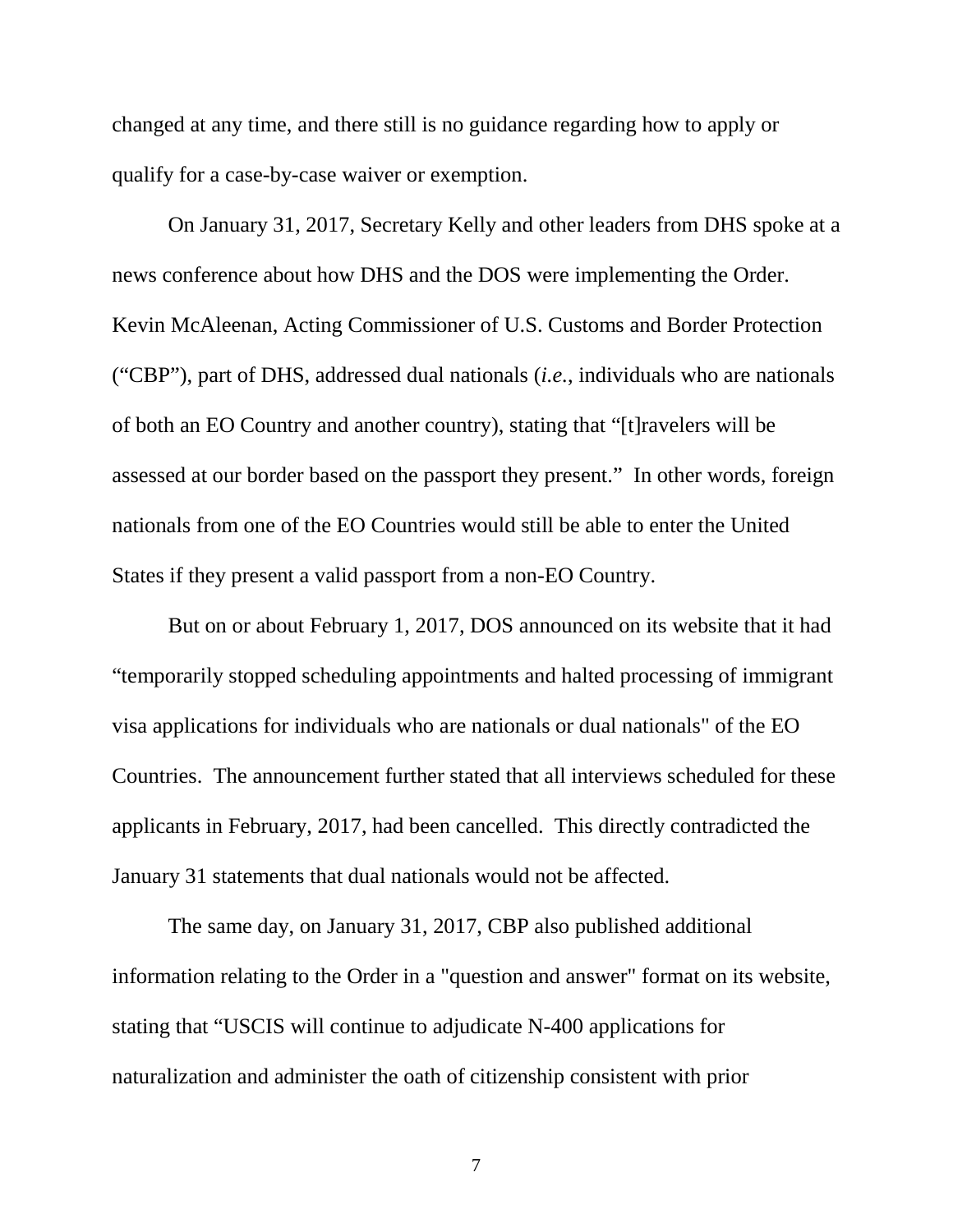practices." That guidance is inconsistent with reports *Amici* have received from clients who have been told that processing of their naturalization applications and/or administration of the oath have been suspended.

On February 1, 2017, Donald F. McGahn II, Counsel to the President, released a Memorandum to the Acting Secretary of State, the Acting Attorney General, and the Secretary of DHS providing "Authoritative Guidance" on the Executive Order. In this memorandum, Mr. McGahn acknowledged that there had been "reasonable uncertainty" about whether the 90-day ban on entries applies to lawful permanent residents from the EO Countries, and clarified that Sections 3(c) and 3(e) of the Order do not apply to such individuals.

The unclear government interpretations and communications regarding the intended scope of the Order and the lack of advance notice, agency guidance and inter-agency collaboration on the Order's scope caused substantial concern and chaos. Dual nationals of the U.S and EO Countries, and their employers, fearing they were subject to the travel ban, sought legal counsel to confirm they still were authorized to return to the U.S. in their capacity as U.S. citizens with U.S. passports. Lawful permanent residents of the U.S. whose country of origin is among the EO Countries were informed the travel ban applied to them and were blocked from their planned return to the U.S. for several days. Some lawful permanent residents were even forced to sign an I-407, abandoning their rights as a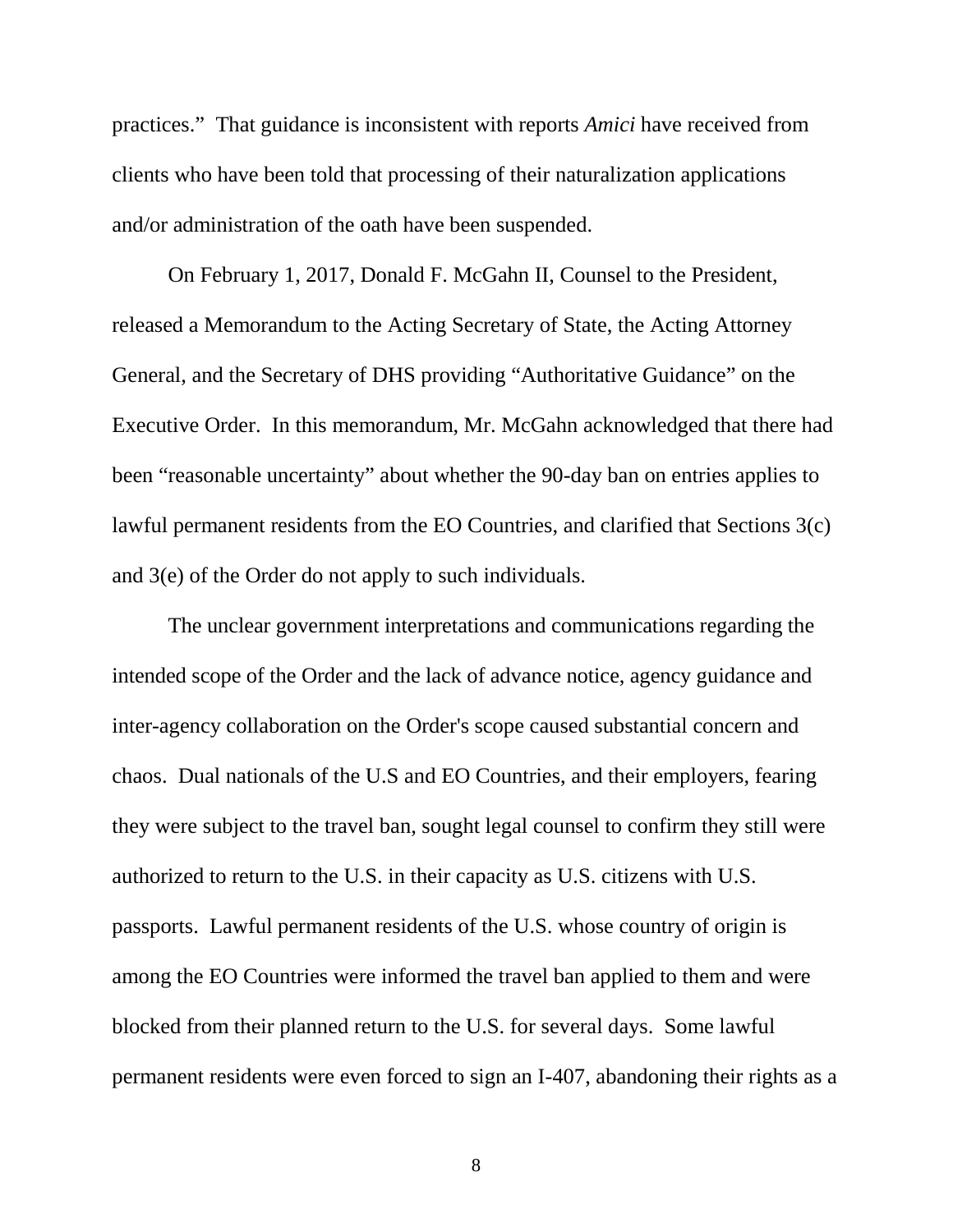permanent resident, at which time they were immediately deported. The fear associated with both the Orders has even resulted in foreign nationals questioning the ability to travel domestically within the U.S.

This uncertainty did cause and is causing ELA-represented employers substantial harm. Not only did it cause actual harm as to those who were unable to travel or who were traveling and could not return, but it also causes future harm for those who fear the original and new Orders' impact, and the potential expansion, or further issuance of additional executive orders on immigration, and are thus cancelling work-related or education-related travel on behalf of their organizations. The prospect that additional executive orders could be issued with a similar lack of clarity and guidance amplifies the climate of uncertainty for U.S. employers.

## **2. The New Order**

<span id="page-13-0"></span>On Monday, March 6, 2017, President Trump signed an Executive Order replacing the previously issued Executive Order. The new Order still contains a 90-day suspension of entry for certain citizens and nationals of Iran, Libya, Somalia, Sudan, Syria, and Yemen. This travel ban begins on March 16, 2017. Citizens and nationals of Iraq are no longer included, but they may still be subjected to additional screening when seeking to enter the United States. The revised travel ban only suspends entry into the United States of individuals who are citizens or nationals of the six designated countries if those individuals: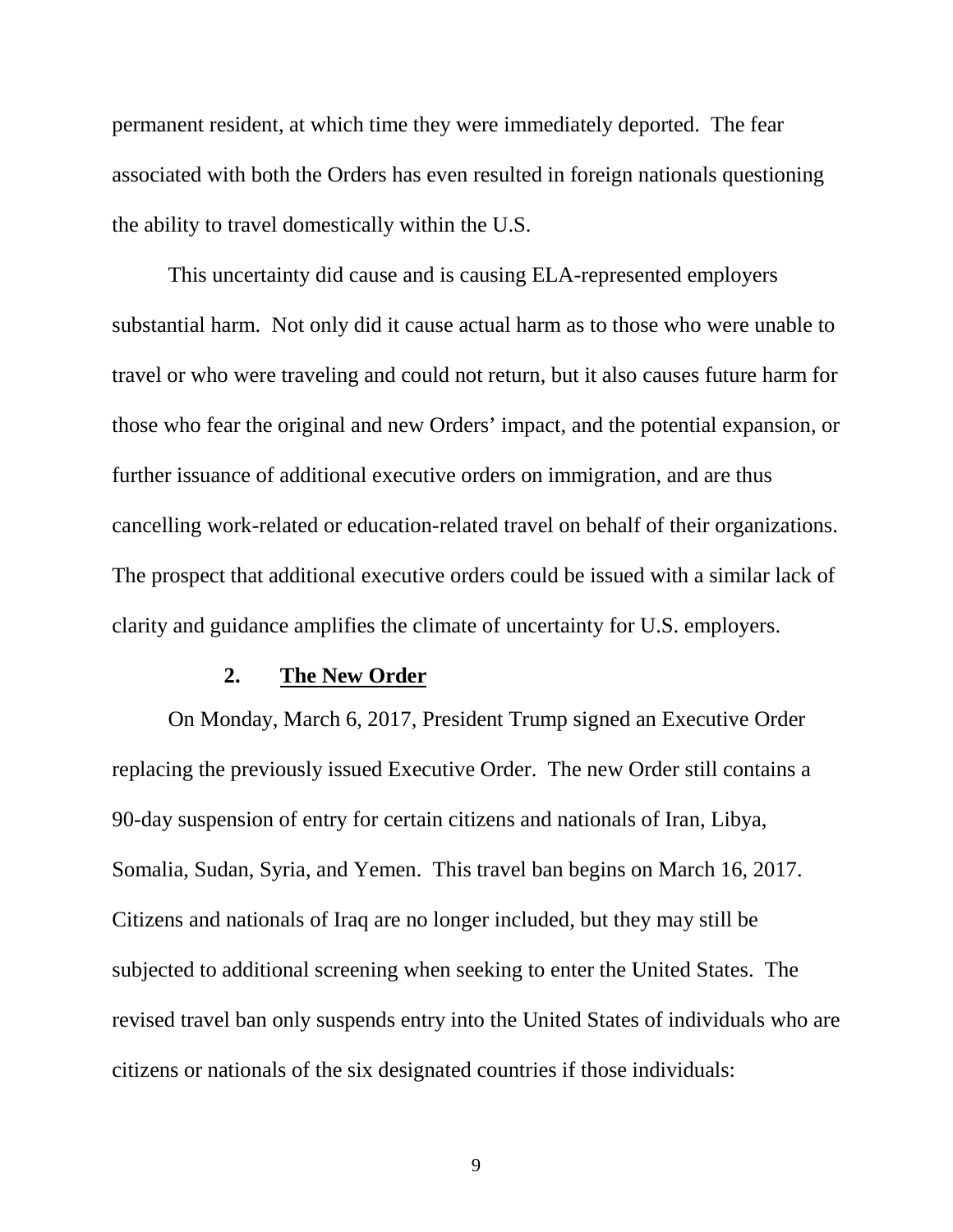- (1) Are outside the United States on March 16, 2017;
- (2) Did not have a valid visa by 5:00 p.m. on January 27, 2017; and

(3) Do not have a valid visa on March 16, 2017.

Lawful permanent residents (*i.e.,* green card holders) are also excluded from the ban. The new Order also clarifies that dual nationals (*i.e.*, individuals who are nationals or citizens of one of the six designated countries and a non-designated country) will be permitted to enter the United States when traveling on a passport issued by a country not designated in the Order.

Although the new Order does provide consular officers and U.S. Customs and Border Protection officers discretion to authorize the issuance of a visa, or allow entry of a foreign national covered by the ban on a case-by-case basis if the foreign national demonstrates that denying entry during the suspension period would cause undue hardship, and that entry would not pose a threat to national security and would be in the national interest, neither of the Orders provide specific details or procedures on how to seek a waiver of the travel ban.

## **B. The Orders Harm U.S. Employers ELA represents.**

<span id="page-14-0"></span>The Order has harmed and is harming U.S. employers, as the new Order will continue to do, in several ways.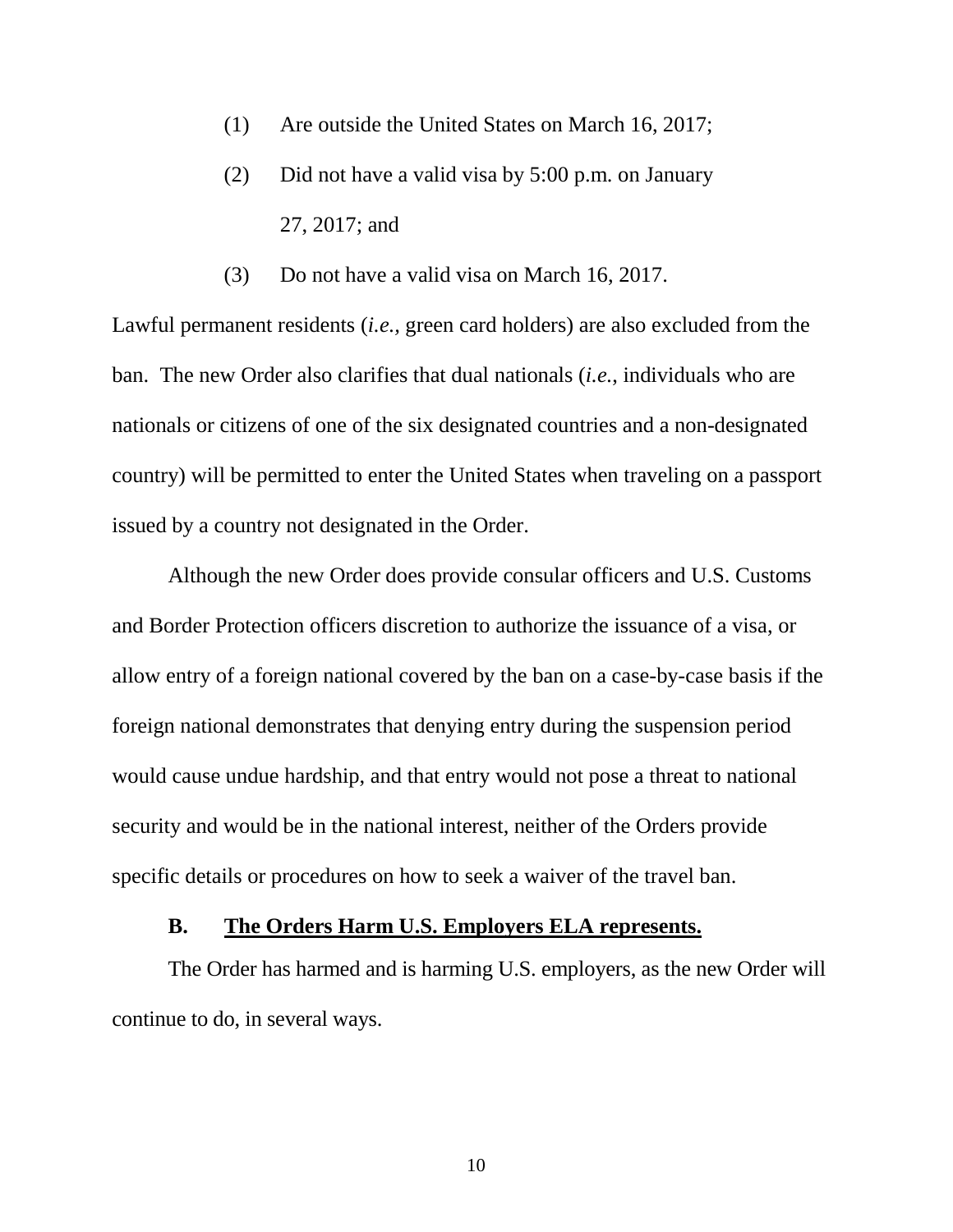The ban was implemented so suddenly that many executives and employees were stranded abroad, potentially indefinitely, or had to cancel work-related travel plans for meetings, conferences and other travel on behalf of their employers.

Employers cancelled work-related travel extensively across many industries out of fear of the ban being reinstated or expanded.

These circumstances harm U.S. employers' ability to recruit and retain employees who had been previously vetted and approved, and who have specialized skill and knowledge.

All of this puts U.S. employers at a competitive disadvantage. It cannot continue without severe harm to U.S. employers and the U.S. economy.

# **1. The Sudden, Chaotic Impact of the Order Harmed Many Employers' Operations.**

<span id="page-15-0"></span>Many U.S. employers with global operations employ temporary nonimmigrant foreign workers and U.S. permanent resident green card holders who are based in the United States but who travel internationally for work. Such workers require flexible international travel to attend meetings at worldwide company offices, to visit various customer locations, and to participate in global industry activities. U.S. employers that are institutions of higher education also routinely admit students from other countries, including hundreds of students from the seven countries named in the original Order, and the six countries named in the new Order.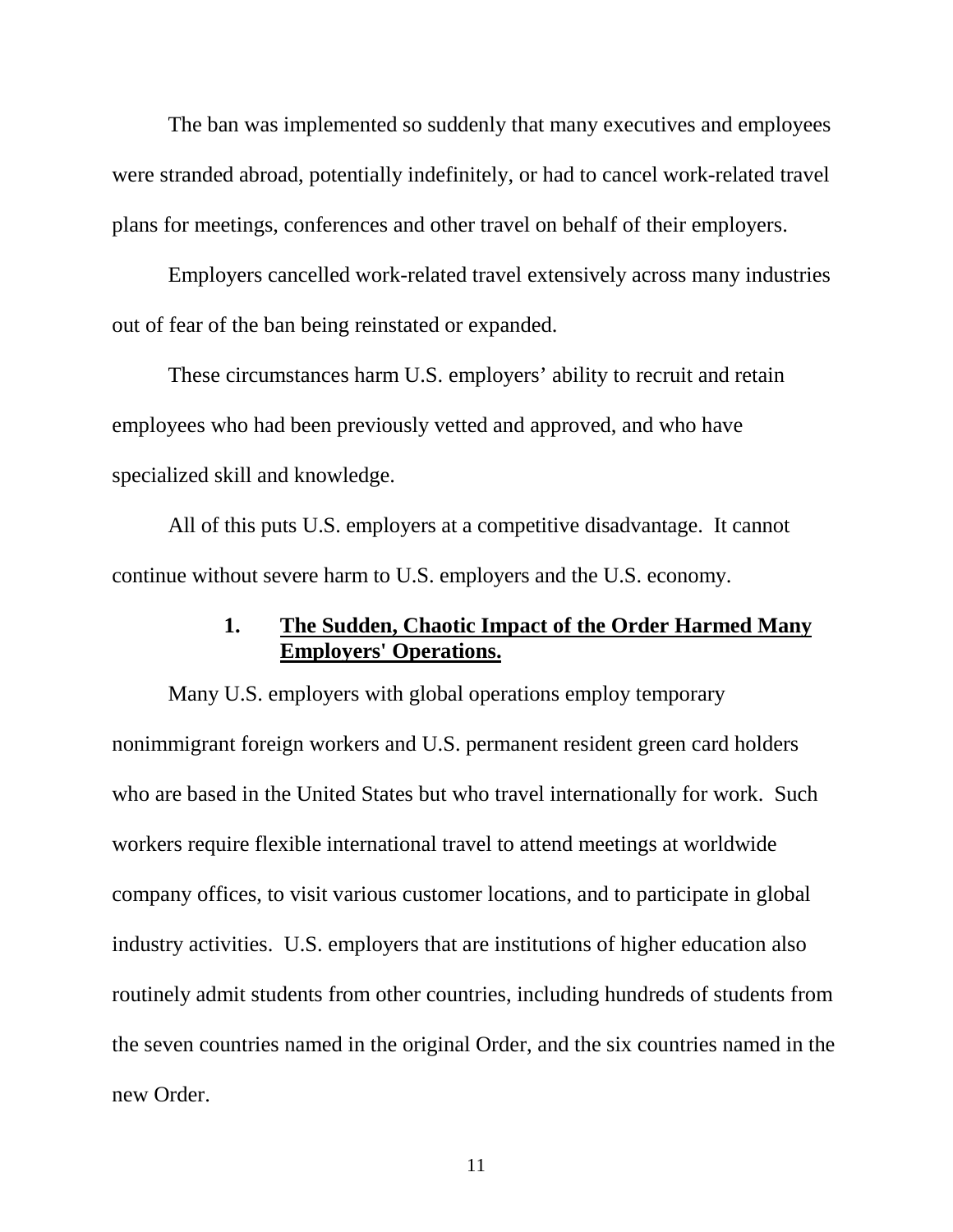The Order's sudden implementation immediately affected employees and students who were traveling outside the U.S. and were not able to return, despite being already vetted and approved for employment or scholarship in this country and actively engaged in such activities in the United States.

A few examples demonstrate the problems ELA-employer clients face across the country. For example, employees with valid visas who were traveling abroad temporarily when the Order was issued were unable to return, with no warning. Employees with valid visas were unable to travel on behalf of their employers and had to cancel long-standing meetings and professional engagements. Visiting researchers and tenure-track university faculty members employed in H-1B status and traveling abroad temporarily when the Order was issued were unable to return to campus to resume teaching and research duties, with no warning. Students who have already been admitted or were temporarily away have been barred from traveling to their campuses.

Employers have lost the work that those employees would have performed upon their return to the United States. They have covered the lodging and travel costs of stranded employees. In addition, employers' interest is not limited to immediate financial loss. In many cases, the loss of a critical employee damages future business plans.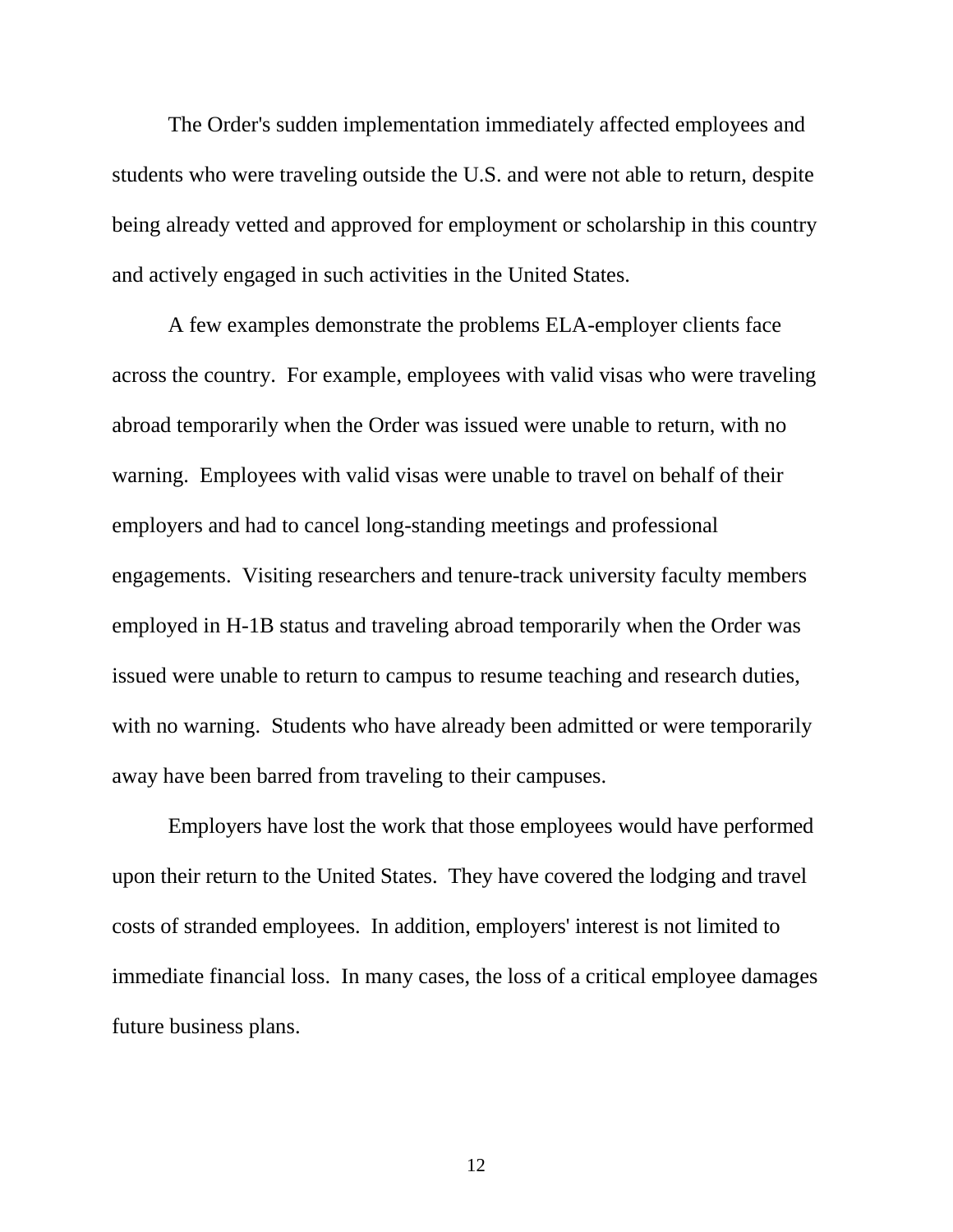# **2. Uncertainty About the Order is Hindering Business Travel and Investment.**

<span id="page-17-0"></span>The harm to U.S. employers is not limited to stranded individuals. Reasonable employers are concerned that the manner in which the original Order has already been implemented is a warning of other radical changes in the new Order or its interpretation. Employers are concerned that the list of countries will be expanded to other countries in a similar manner. Changing the list without notice would strand other employees outside the U.S., separated from family, school, and jobs. Employers are also concerned about the "case-by-case" waiver process described in the Orders. We do not know what that process will involve, or what criteria will be used to make a determination.

As a result of this uncertainty, many employees are afraid to travel, even if they are not from one of the six EO Countries in the new Order. The fear of being denied entry or re-entry has increased employee unwillingness to come to the U.S. for business, and to leave the U.S. for business. This has caused multinational business executives with visas or admission stamps for visiting one of the listed countries on business or holiday to question their continued ability to travel to the U.S. for business purposes. It has caused physicians from non-EO countries in the Middle East who are employed in the U.S. on H-1B visas to question whether the U.S. government will allow them to stay in this country to provide medical care in underserved areas of the United States.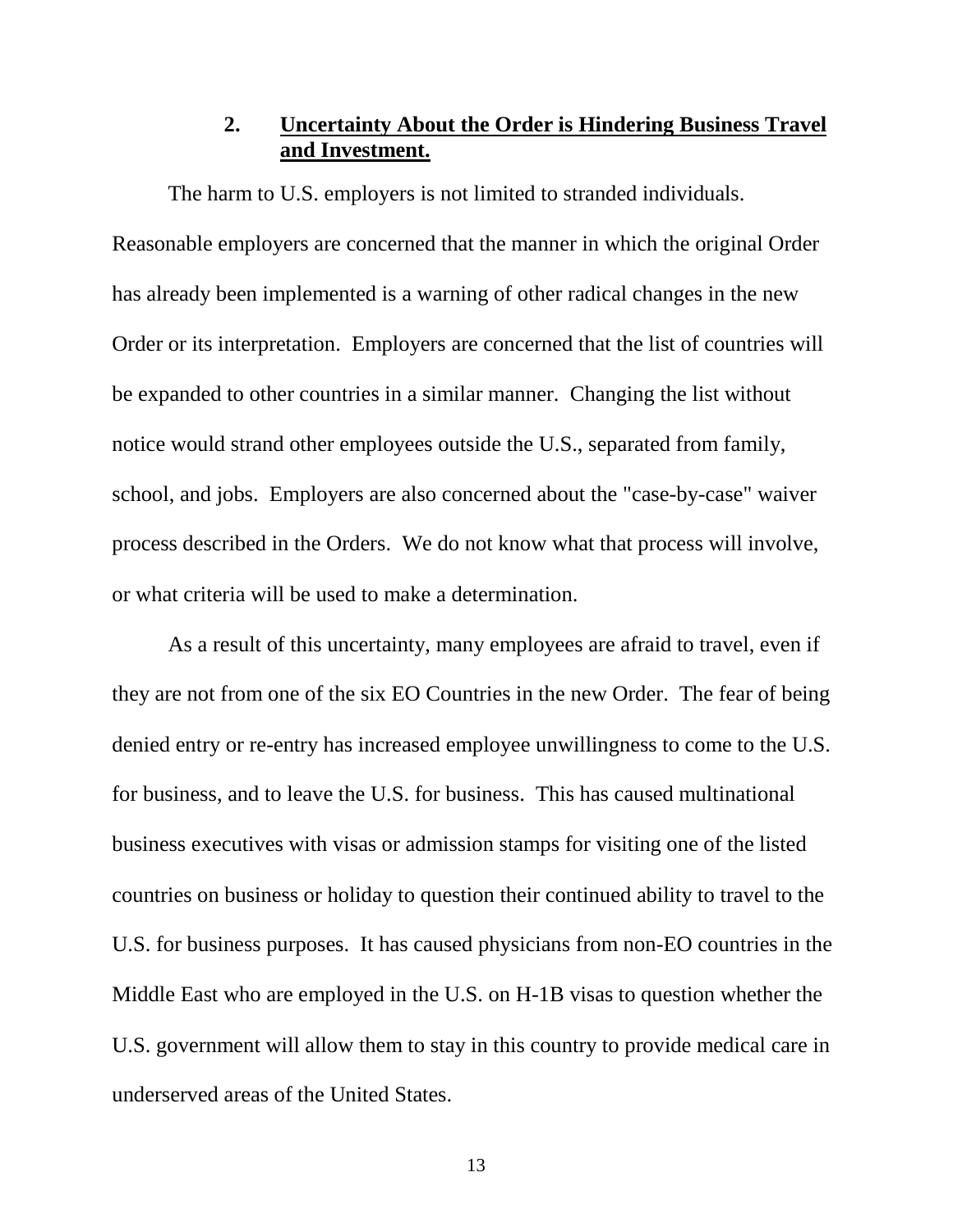U.S. employers with cross-border business are restricted as to which foreign national employees are eligible to travel to and from work on a daily basis. Many cross-border commuters now fear entering the U.S. for work, and fear departing the U.S. for work regardless of whether they are from the named countries in the Order. Such fear has caused disruption in business in border states where employees are electing to remain on one side or the other until they fully understand what risks they face when traveling internationally.

The uncertainty is not limited to employees. U.S. investors and entrepreneurs who work with U.S. employers are putting their plans to bring startup and other business ventures to the U.S. on hold, given the immediate and potential impact of the original or new Order. Those from the EO Countries may not have the opportunity to invest in the U.S. economy, and the ban may deter others from doing so entirely.

Due to these circumstances, employers are hesitant to require employees to travel, because there is no certainty that employees will be admitted into (or back into) the U.S. Some employers are putting business on hold, at significant expense. This cannot continue indefinitely, or the companies and institutions will lose their competitive edge and standing in the global economy.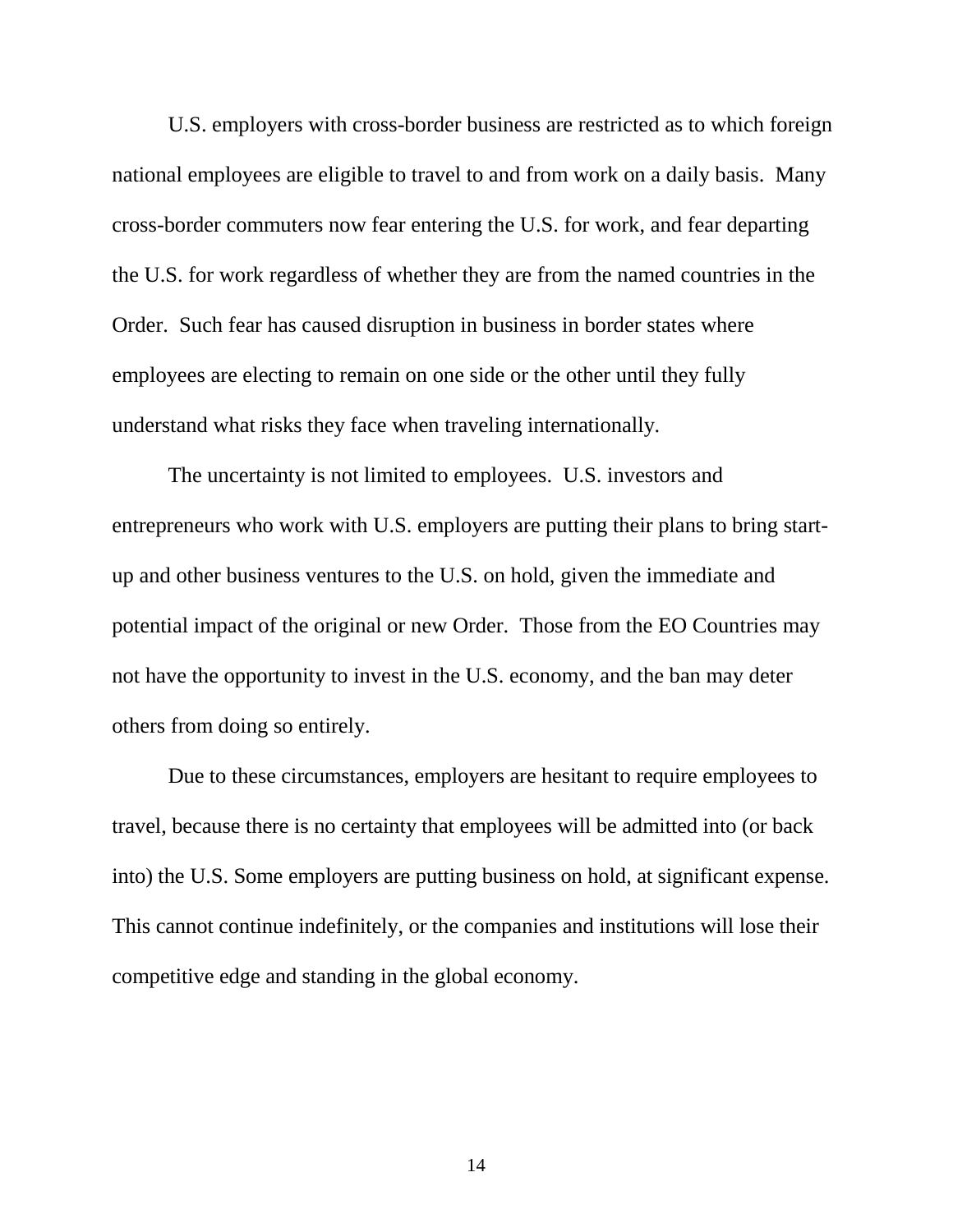#### **3. The Orders Negatively Impact Recruitment.**

<span id="page-19-0"></span>U.S. employers are already experiencing a negative impact on recruitment, hiring, and retention practices as a result of the original Order, and will continue to experience this under the new Order. For example, U.S. employers in the STEM fields (Science, Technology, Engineering, and Math) have difficulty recruiting and hiring qualified U.S. workers to fill STEM roles. Workers and students from other countries, including EO Countries, fill STEM roles that U.S. workers are not otherwise able to fill. But because of the Orders, U.S. employers do not know whether they may continue to employ workers from EO Countries, or whether they can pursue qualified workers from EO Countries for future positions.

Examples of these recruitment problems are already arising. For example, valued recruits for employment in the United States have been unable to travel to the U.S. for scheduled job interviews and worksite tours based on their country of birth, even if they are currently residing in a country not subject to the Order. New permanent residents in the U.S. whose immediate family still reside elsewhere (pending the long immigration process) are suddenly facing a much longer family separation because the family members were born in a country subject to the Order. These hardships will make it less likely that these valuable employees will come here, or that they will stay. The loss of their expertise will be substantial.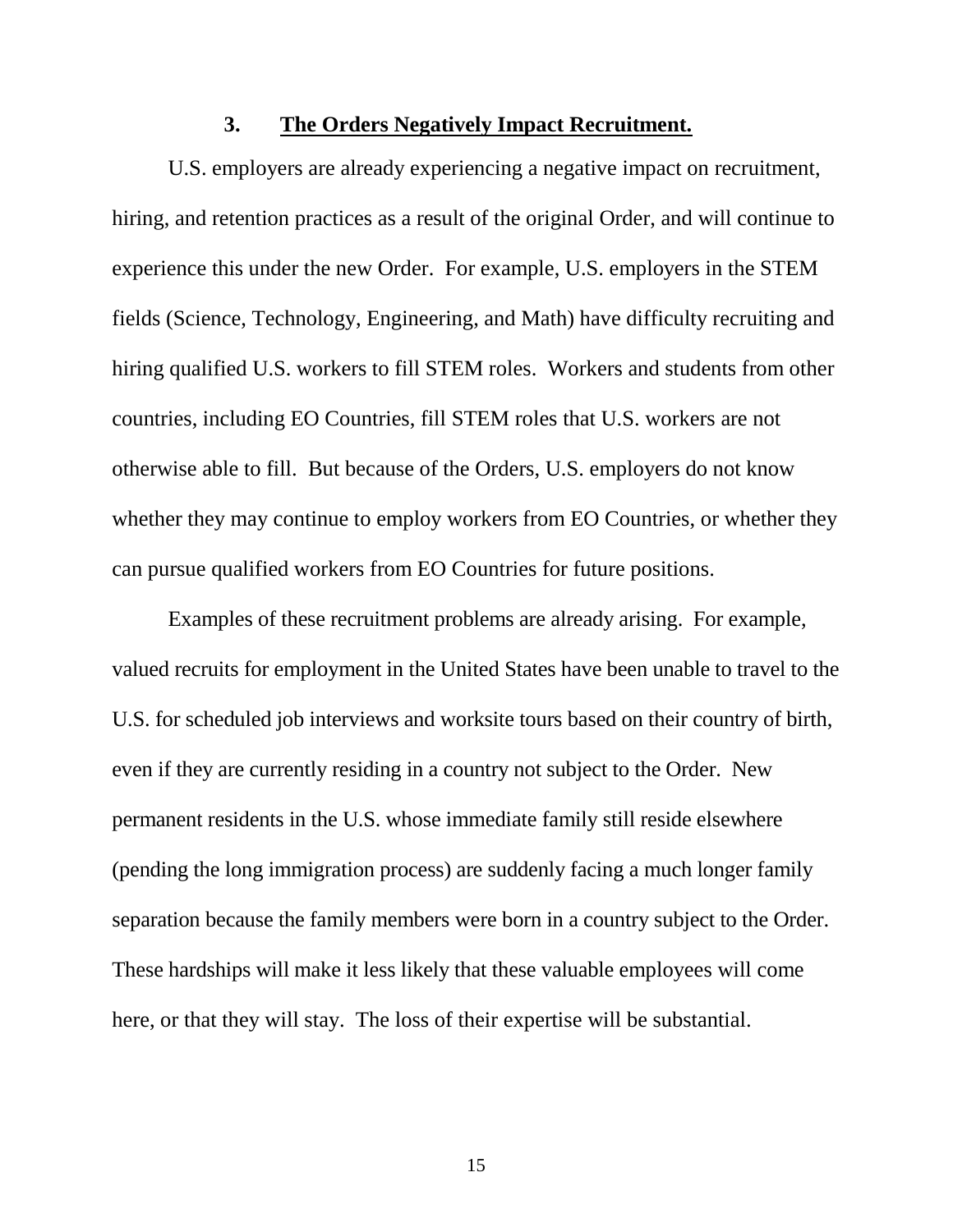# <span id="page-20-0"></span>**C. The Orders Have Harmed and Will Continue to Harm U.S. Institutions of Higher Education.**

*Amici* represent many employers who are higher education institutions. The original and new Order present particular challenges for them.

Knowledge is universal, and teachers, researchers, and students are part of a global academic community. U.S. colleges and universities employ numerous instructors and researchers from the seven EO Countries. The Order has barred scholars from entering the country. Others have been afraid to leave the country for conferences or research for fear they would not be allowed to return. The new Order will pose the same issues.

The inability to invite scholars from the EO Countries causes more harm than the loss of those scholars alone. In some cases, academics may hold conferences in other countries so that all can attend. Research and scholarship will move elsewhere, causing both economic and academic loss.

Students are also significantly affected. U.S. colleges and universities enroll many students from EO countries. Students who are already admitted to colleges and universities for this, and the upcoming term may not be able to enter the country to attend class. Since the original and new Order, universities are prudently advising vulnerable students who are already here not to leave the country to visit family, to study abroad, for internships and field work, or to vacation over the upcoming spring break, because they will not be allowed to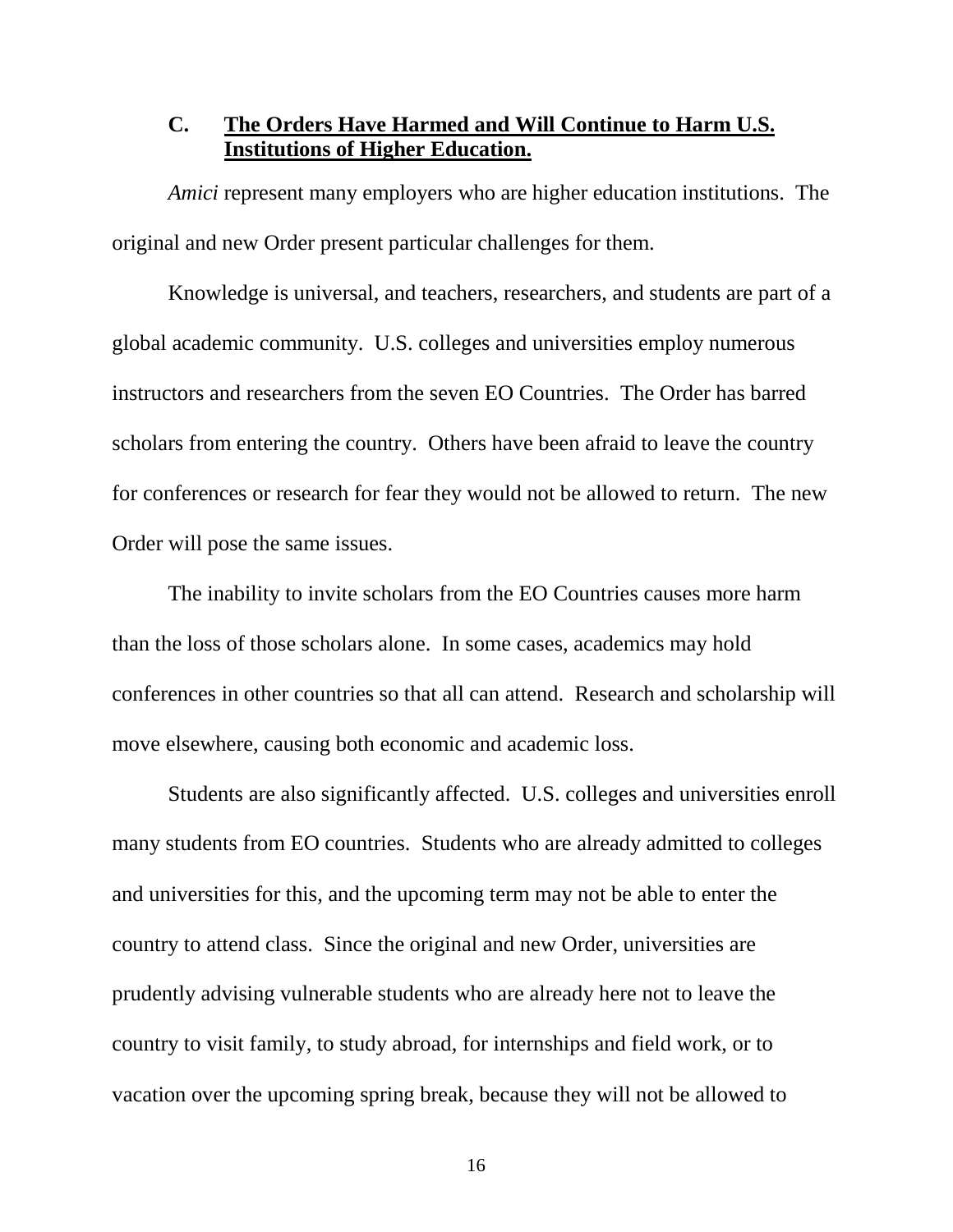return. These travel restrictions create impossible dilemmas for students who in some cases must leave the country to renew student visas, only to be denied reentry. Even students whose visas are intact for now must cope with the loss of family visits. Some families may not be able to attend their student's graduation ceremonies.

The loss of international students and scholars is more than financial. It represents a hole in the fabric of the university community – a loss of scholarship, innovation, understanding, and perspective that is simply not replaceable. This loss will quickly have a significant negative impact on the economy of the United States.

# <span id="page-21-0"></span>**III. CONCLUSION**

Based on the foregoing, *Amici* respectfully request that the Court grant Plaintiff's Motion.

Respectfully submitted this 11th day of March, 2017.

/s/ Anna Elento-Sneed ANNA ELENTO-SNEED KIMBERLY A. GREELEY *Attorneys for Amici Curiae*

/s/ P.K. Runkles-Pearson P.K. RUNKLES-PEARSON *Attorneys for Amicus Curiae Miller Nash Graham & Dunn, LLP*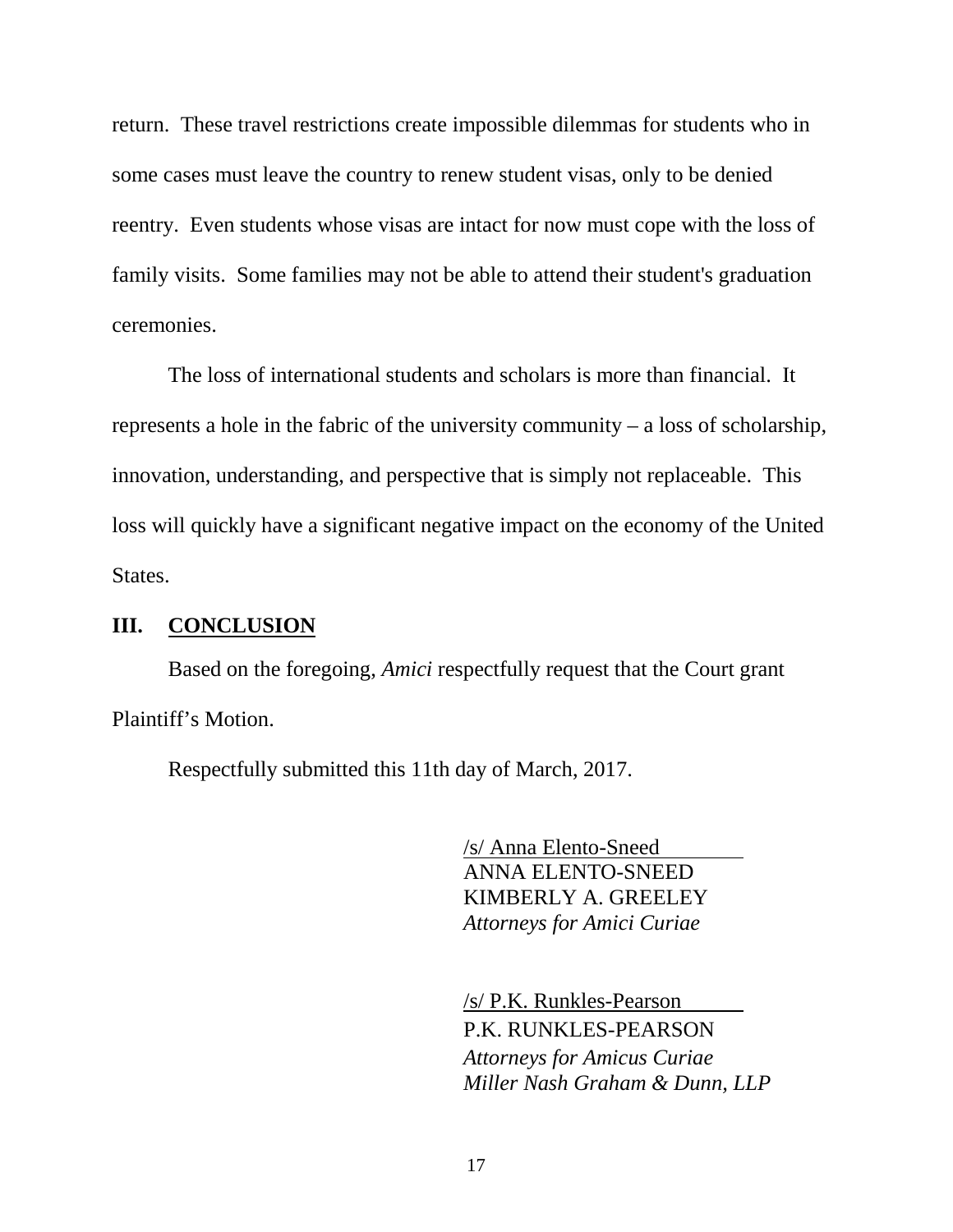/s/ Natasha J. Baker NATASHA J. BAKER *Attorneys for Amicus Curiae Hirschfeld Kraemer LLP*

/s/ Alison M. Hamer ALISON M. HAMER *Attorneys for Amicus Curiae Hirschfeld Kraemer LLP*

/s/ Mary Ellen Simonson MARY ELLEN SIMONSON (*Pro Hac Vice* Pending) *Attorneys for Amicus Curiae Lewis Roca Rothgerber Christie LLP*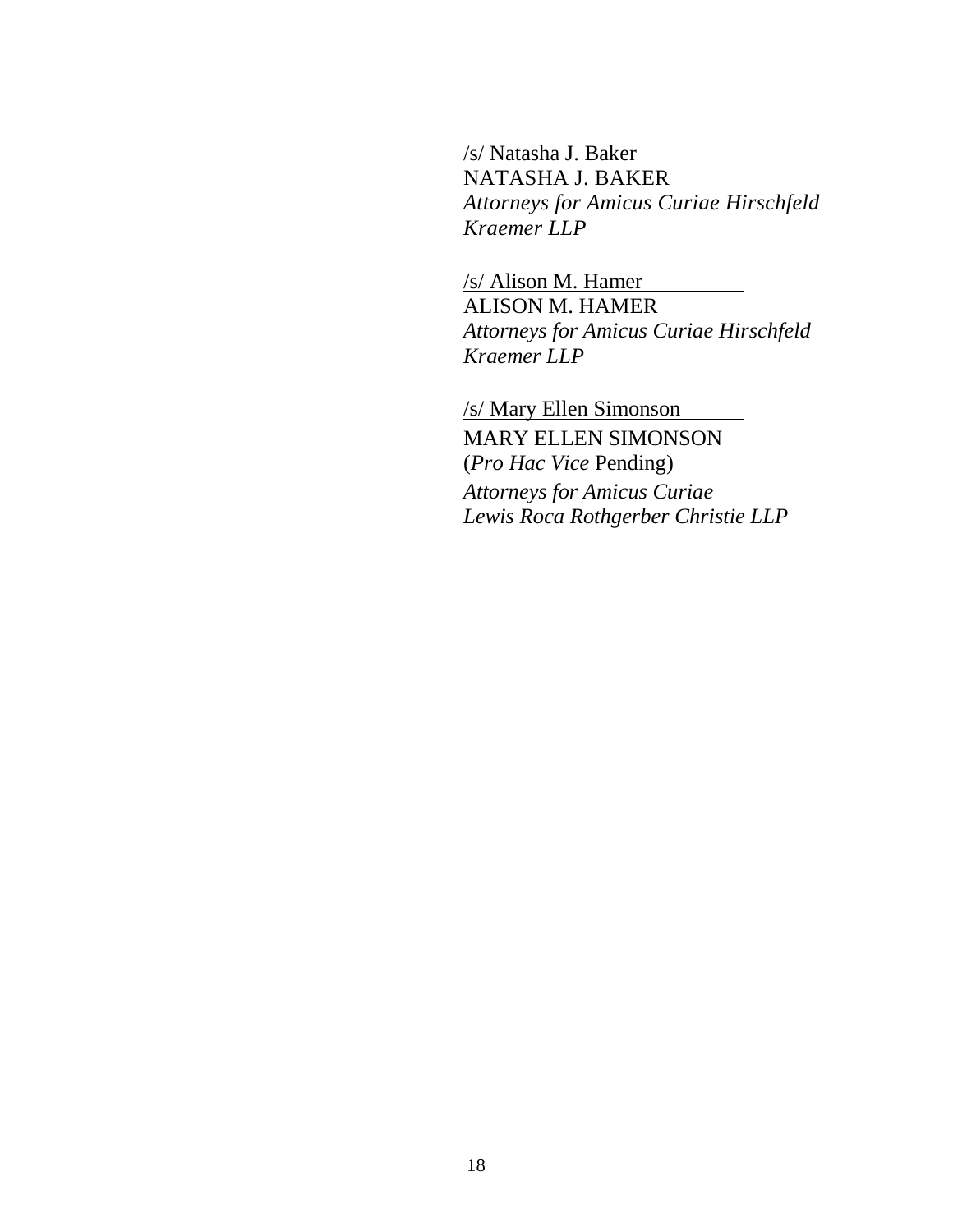#### **CERTIFICATE OF COMPLIANCE**

I certify that this brief complies with the type-volume limitation of Fed. R. App. P. 28.1(e)(2) because this brief contains 3689 words, excluding parts of the brief exempted by Fed. R. App. P.  $32(a)(7)(B)(iii)$ . This brief complies with the typeface and type style requirements of Fed. R. App. P.  $32(a)(5)$  and  $32(a)(6)$ because it uses proportionally spaced typeface using Microsoft Word for Windows software in 14 pt. Times New Roman.

Respectfully submitted this 11th day of March, 2017.

/s/ Anna Elento-Sneed ANNA ELENTO-SNEED KIMBERLY A. GREELEY *Attorneys for Amici Curiae*

/s/ P.K. Runkles-Pearson P.K. RUNKLES-PEARSON *Attorneys for Amicus Curiae Miller Nash Graham & Dunn, LLP*

/s/ Natasha J. Baker NATASHA J. BAKER *Attorneys for Amicus Curiae Hirschfeld Kraemer LLP*

/s/ Alison M. Hamer ALISON M. HAMER *Attorneys for Amicus Curiae Hirschfeld Kraemer LLP*

/s/ Mary Ellen Simonson MARY ELLEN SIMONSON *Attorneys for Amicus Curiae Lewis Roca Rothgerber Christie LLP*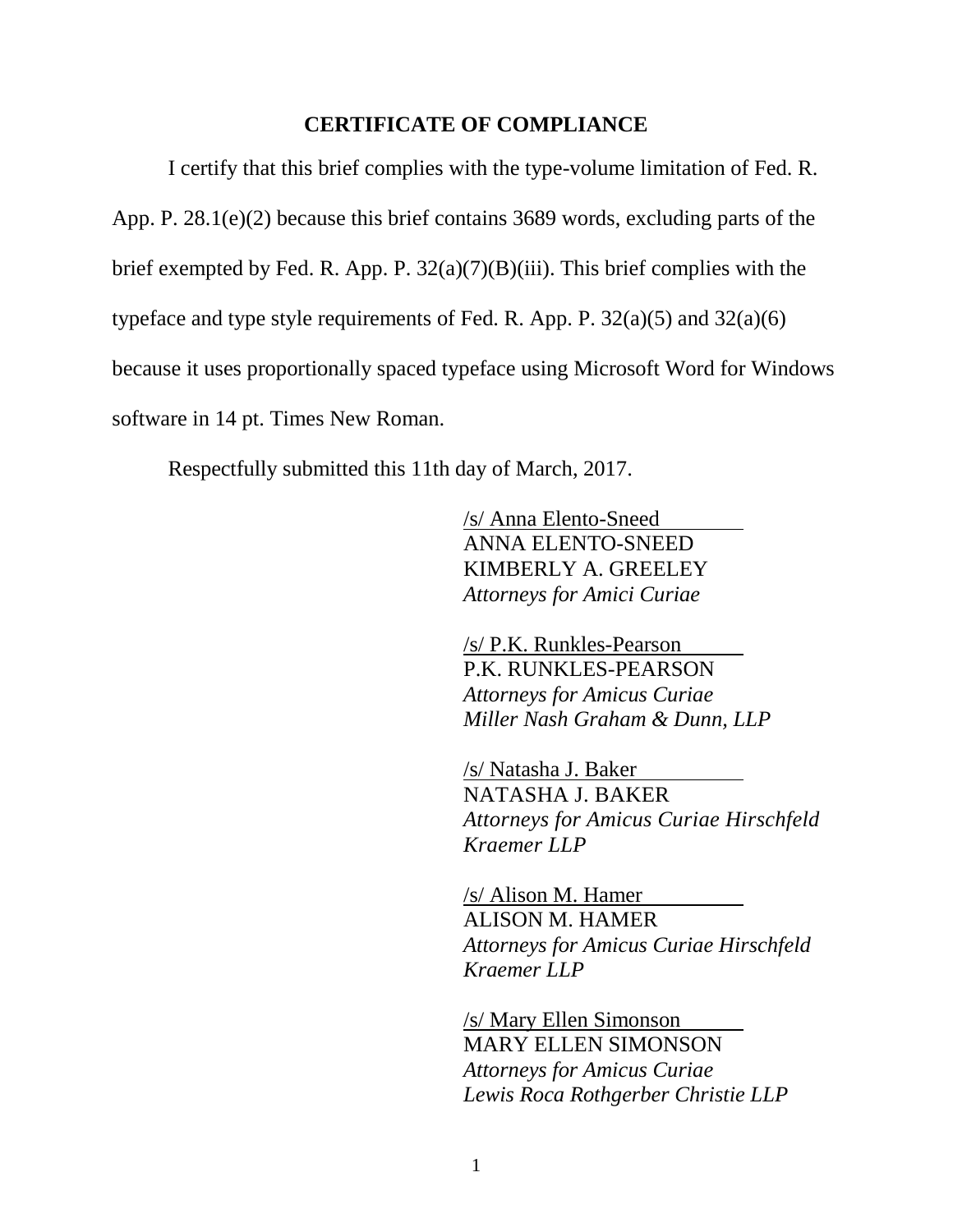#### **CERTIFICATE OF SERVICE**

I hereby certify that, on the dates and by the methods of service noted below, a true and correct copy of the foregoing was served on the following at their last known addresses:

#### **Served Electronically through CM/ECF:**

**Douglas S.G. Chin** [hawaiig@hawaii.gov](mailto:hawaiig@hawaii.gov) **Edric Ming-Kai Ching** [edric.ching@usdoj.gov](mailto:edric.ching@usdoj.gov) **John B. Harris** *[jharris@fkks.com](mailto:jharris@fkks.com)* **Nicole Y.C. L. Altman** [naltman@goodsill.com](mailto:naltman@goodsill.com)

**Alexander Bowerman** [alexander.bowerman@hoganlovells.com](mailto:alexander.bowerman@hoganlovells.com) **Clyde J. Wadsworth** [clyde.j.wadsworth@hawaii.gov](mailto:clyde.j.wadsworth@hawaii.gov) **Colleen Roh Sinzdak** [colleen.rohsinzdak@hoganlovells.com](mailto:colleen.rohsinzdak@hoganlovells.com) **Deirdre Marie-Iha** [deirdre.marie-iha@hawaii.gov](mailto:deirdre.marie-iha@hawaii.gov) **Donna H. Kalama** [Donna.H.Kalama@hawaii.gov](mailto:Donna.H.Kalama@hawaii.gov) **Elizabeth Hagerty** [elizabeth.hagerty@hoganlovells.com](mailto:elizabeth.hagerty@hoganlovells.com) **Kimberly T. Guidry** [kimberly.t.guidry@hawaii.gov](mailto:kimberly.t.guidry@hawaii.gov) **Mitchell Reich** [mitchell.reich@hoganlovells.com](mailto:mitchell.reich@hoganlovells.com) **Neal Katyal** [neal.katyal@hoganlovells.com](mailto:neal.katyal@hoganlovells.com) **Robert T. Nakatsuji** [robert.t.nakatsuji@hawaii.gov](mailto:robert.t.nakatsuji@hawaii.gov) **Sara Solow** [sara.solow@hoganlovells.com](mailto:sara.solow@hoganlovells.com) **Thomas Schmidt** [thomas.schmidt@hoganlovells.com](mailto:thomas.schmidt@hoganlovells.com) **Brad P. Rosenberg** [brad.rosenberg@usdoj.gov](mailto:brad.rosenberg@usdoj.gov) **Daniel Schwei** [Daniel.S.Schwei@usdoj.gov](mailto:Daniel.S.Schwei@usdoj.gov) **Florence T. Nakakuni** [florence.nakakuni@usdoj.gov](mailto:florence.nakakuni@usdoj.gov) **Michelle R. Bennett** [michelle.bennett@usdoj.gov](mailto:michelle.bennett@usdoj.gov) **Mark S. Davis** metals metals metals and metals and metals of the metals of the metals of the metals of the metals of the metals of the metals of the metals of the metals of the metals of the metals of the metals of the me **Clare M. Hanusz** [usdc@hawaiilawyer.com](mailto:usdc@hawaiilawyer.com)